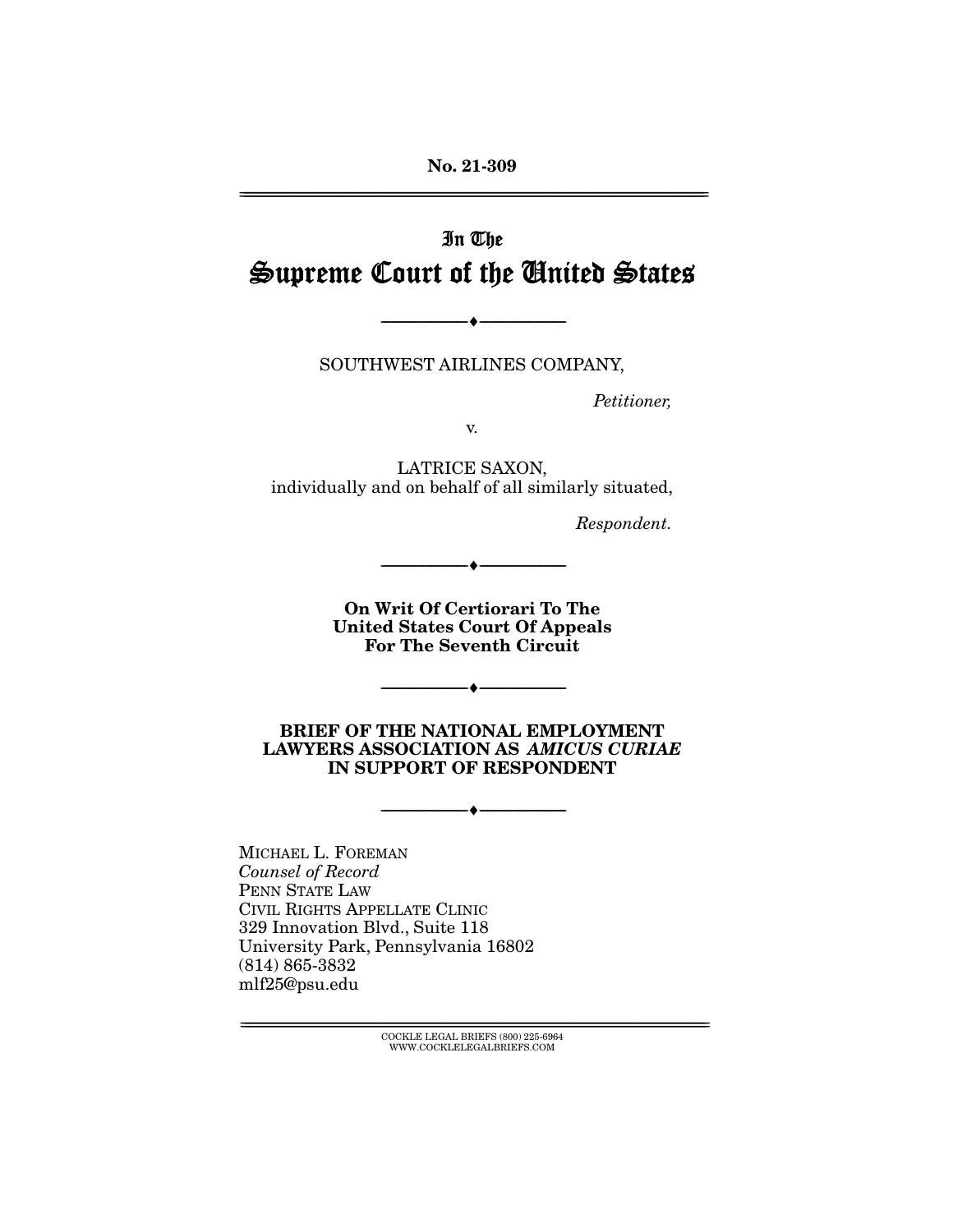# TABLE OF CONTENTS

|                                                                                                                                                                                                                    | Page |
|--------------------------------------------------------------------------------------------------------------------------------------------------------------------------------------------------------------------|------|
|                                                                                                                                                                                                                    | 1    |
|                                                                                                                                                                                                                    | iii  |
| INTRODUCTION AND STATEMENT OF IN-                                                                                                                                                                                  |      |
| TEREST OF AMICUS CURIAE                                                                                                                                                                                            | 1    |
| SUMMARY OF THE ARGUMENT                                                                                                                                                                                            | 1    |
|                                                                                                                                                                                                                    | 3    |
| The Plain Language of the Residual<br>Ι.<br>Clause in Section 1 of the Federal Arbitra-<br>tion Act Exempts Airline Cargo Loaders<br>Who Load and Unload Goods for Transport<br>in the Flow of Interstate Commerce | 3    |
| A. Section 1's reference to seamen, rail-<br>roaders, and their relationship to in-<br>terstate commerce exemplifies the type<br>of work exempted from the FAA                                                     | 5    |
| B. The residual clause exempts workers,<br>like those in Ms. Saxon's class, who<br>perform necessary loading and un-<br>loading of goods for travel in inter-                                                      | 9    |
| II.<br>Finding that Ms. Saxon and the Narrow<br>Class She Represents are Exempt is Con-<br>sistent with the Express Language of the<br>FAA and Furthers the Legislative Purpose                                    | 12   |
|                                                                                                                                                                                                                    |      |

i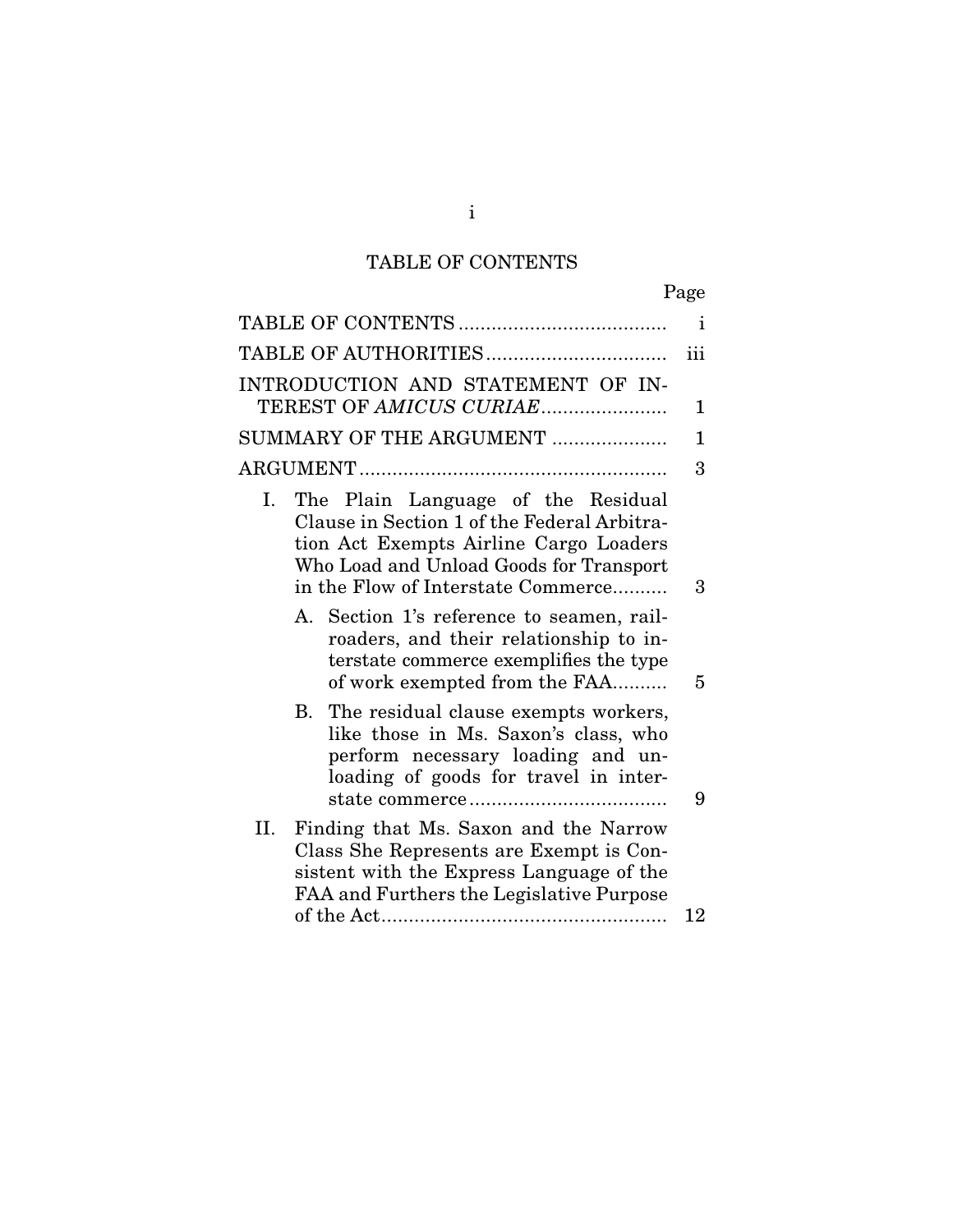# TABLE OF CONTENTS—Continued

Page

|  | A. Recognizing that airline cargo loaders<br>are exempt under Section 1 of the FAA<br>upholds the legislative intent to pre-<br>vent labor disruptions in the flow of | 12 |
|--|-----------------------------------------------------------------------------------------------------------------------------------------------------------------------|----|
|  | B. Ms. Saxon's class of airline cargo<br>loader is narrow and the only class be-                                                                                      | 16 |
|  | III. The Seventh Circuit's Analysis Mirrored<br>Other Circuits and Properly Held Ms.<br>Saxon's Class Exempt from the FAA                                             | 18 |
|  |                                                                                                                                                                       |    |
|  |                                                                                                                                                                       | 21 |
|  |                                                                                                                                                                       |    |

### ii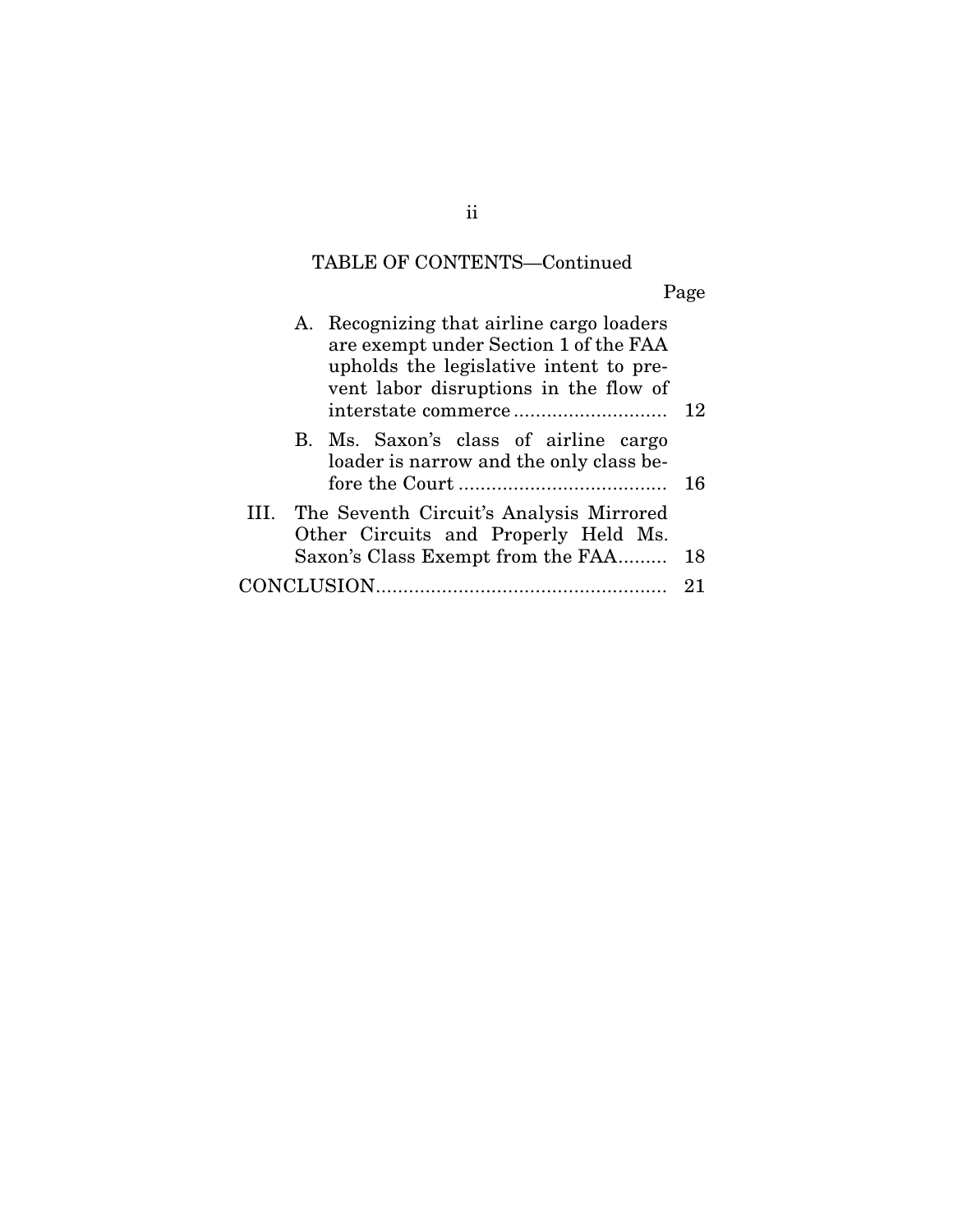## TABLE OF AUTHORITIES

| <b>CASES</b>                                                                                   |
|------------------------------------------------------------------------------------------------|
| Allen v. Hallet, 1 F. Cas. 472 (No. 223) (S.D.N.Y.                                             |
| Balt. & Ohio Sw. R. R. Co. v. Burtch, 263 U.S. 540                                             |
| Carmona v. Domino's Pizza, LLC, No. 21-55009,<br>2021 U.S. App. LEXIS 38045 (9th Cir. Dec. 23, |
| Circuit City Stores, Inc. v. Adams, 532 U.S. 105                                               |
| Citizens United v. Fed. Election Comm'n, 558                                                   |
| Delaware, L. & W.R. Co. v. Yurkonis, 238 U.S. 439                                              |
| Eastus v. ISS Facility Servs., Inc., 960 F.3d 207                                              |
| Hill v. Rent-A-Ctr., 398 F.3d 1286 (11th Cir.                                                  |
| Indus. Acc. Comm'n of State of Cal. v. Payne, 259                                              |
| Lagos v. United States, 138 S. Ct. 1684 (2018) 4, 8                                            |
| McWilliams v. Logicon, Inc., 143 F.3d 573 (10th<br>. 21                                        |
| New Prime Inc. v. Oliviera, 139 S. Ct. 532                                                     |
| Palcko v. Airborne Express, Inc., 372 F.3d 588 (3d                                             |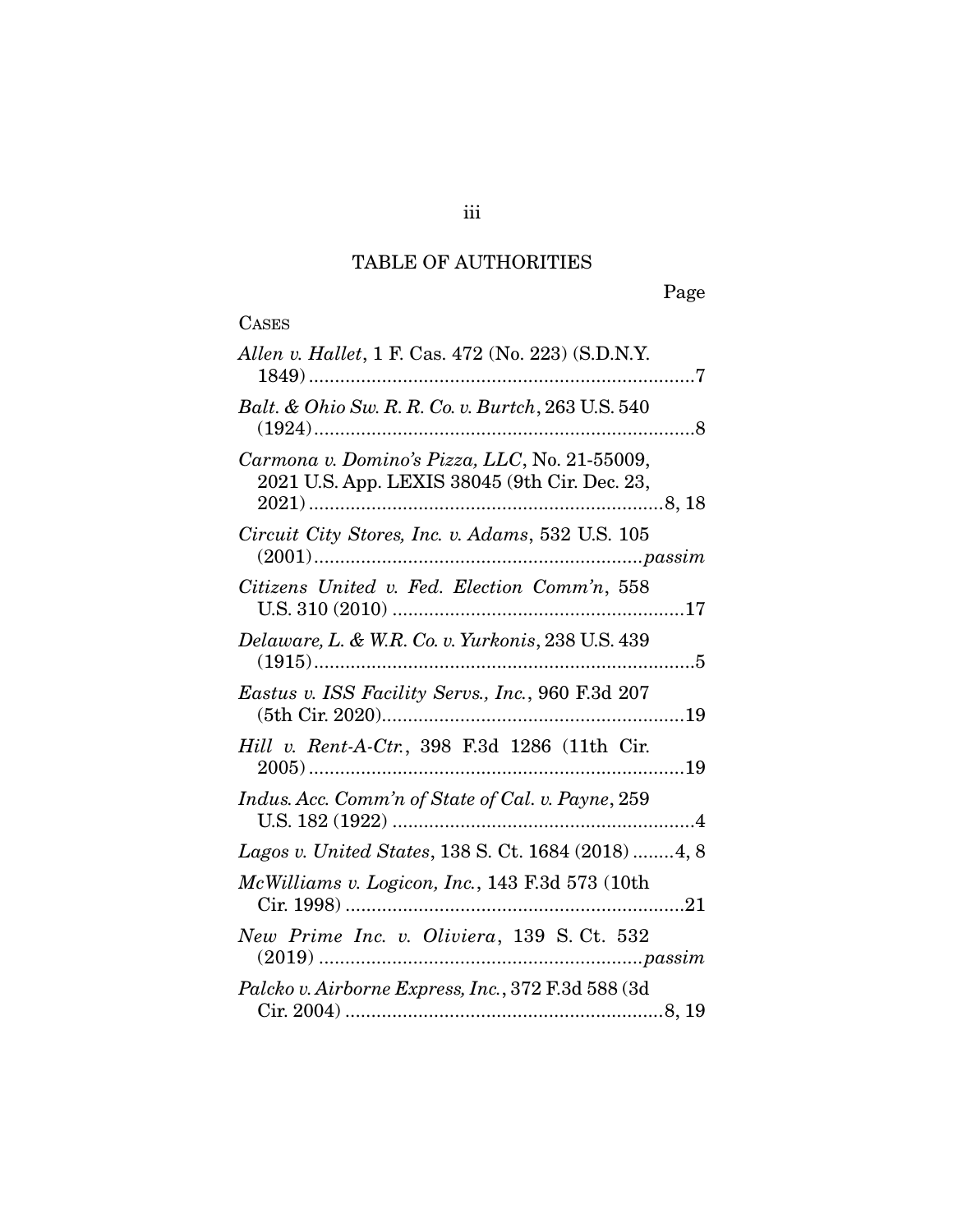## TABLE OF AUTHORITIES—Continued

| Pederson v. Delaware, L. & W.R. Co., 229 U.S. 146                                                 |  |
|---------------------------------------------------------------------------------------------------|--|
| Railway Employees' Dept., A.F. of L. v. Indiana<br>Harbor Belt R. Co., Decision No. 982, 3 R.L.B. |  |
| Rittmann v. Amazon.com, Inc., 971 F.3d 904 (9th                                                   |  |
| Singh v. Uber Techs., Inc., 939 F.3d 219 (3d Cir.                                                 |  |
| Waithaka v. Amazon.com, Inc., 966 F.3d 10 (1st                                                    |  |
| Wallace v. Grubhub Holdings. Inc., 970 F.3d 798                                                   |  |
| Wilson v. The Ohio, 30 F. Cas. 150 (E.D. Pa. 1834)                                                |  |

### **STATUTES**

iv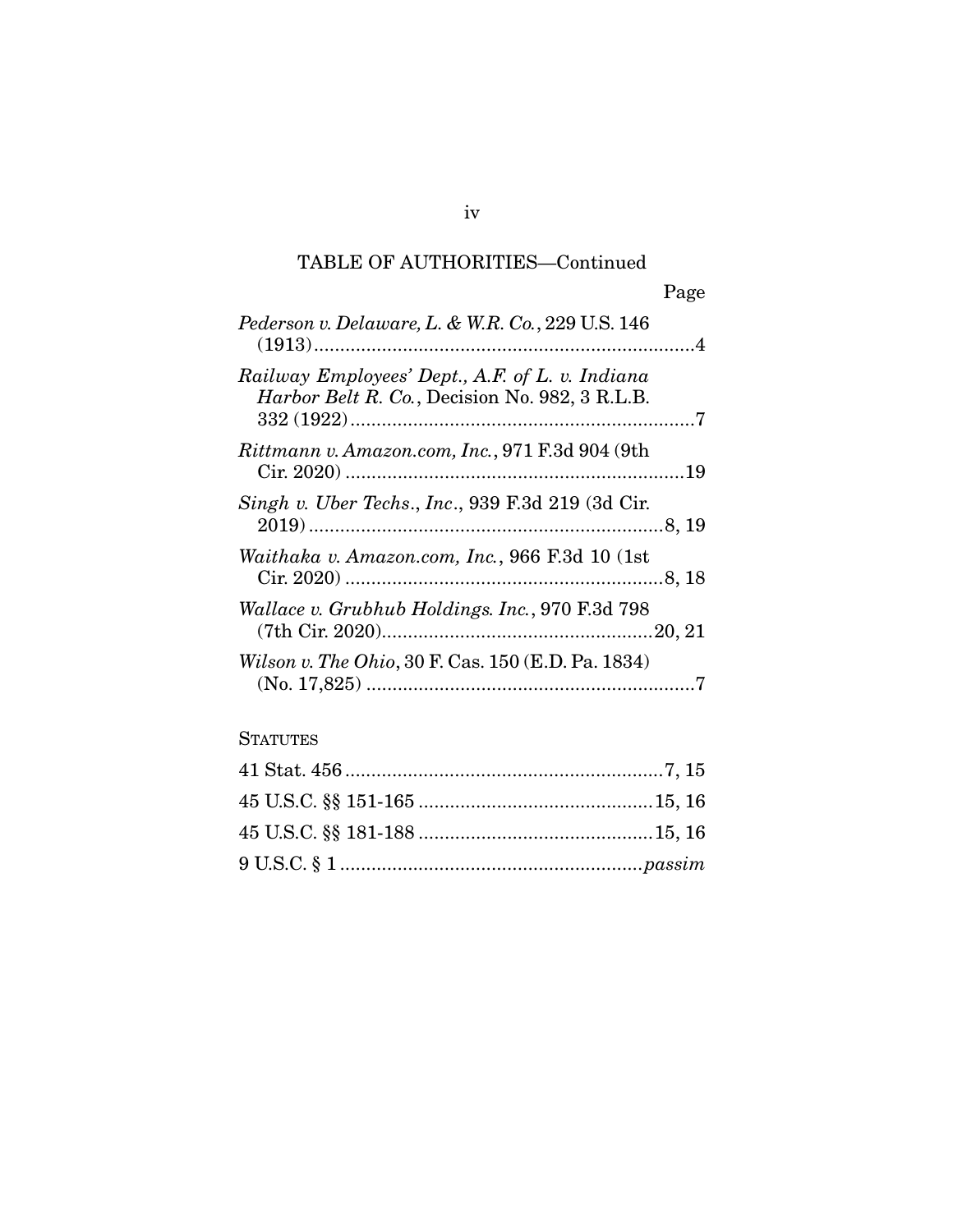## TABLE OF AUTHORITIES—Continued

Page

### OTHER AUTHORITIES

| Benjamin W. Pope, Compiler, Legal Definitions:<br>A Collection of Words and Phrases as Applied<br>and Defined by the Courts, Lexicographers<br>and Authors of Books on Legal Subjects (1919- |  |
|----------------------------------------------------------------------------------------------------------------------------------------------------------------------------------------------|--|
|                                                                                                                                                                                              |  |
| Black's Law Dictionary (2d ed. 1910)passim                                                                                                                                                   |  |
|                                                                                                                                                                                              |  |
| Bureau of Transp. Stat., <i>Commercial Aviation in</i><br>2020, DATA SPOTLIGHTS (Mar. 4, 2021)14                                                                                             |  |
| Bureau of Transp. Stat., Transportation Statis-                                                                                                                                              |  |
| Bureau of Transp. Stat., Transportation Statis-                                                                                                                                              |  |
| Fed. Aviation Admin., FAA Historical Chronol-<br>ogy: Civil Aviation and the Federal Govern-                                                                                                 |  |
| John Bouvier, <i>Bouvier's Law Dictionary</i> (1934) 6                                                                                                                                       |  |
| William Edward Baldwin, Bouvier's Law Dic-                                                                                                                                                   |  |

v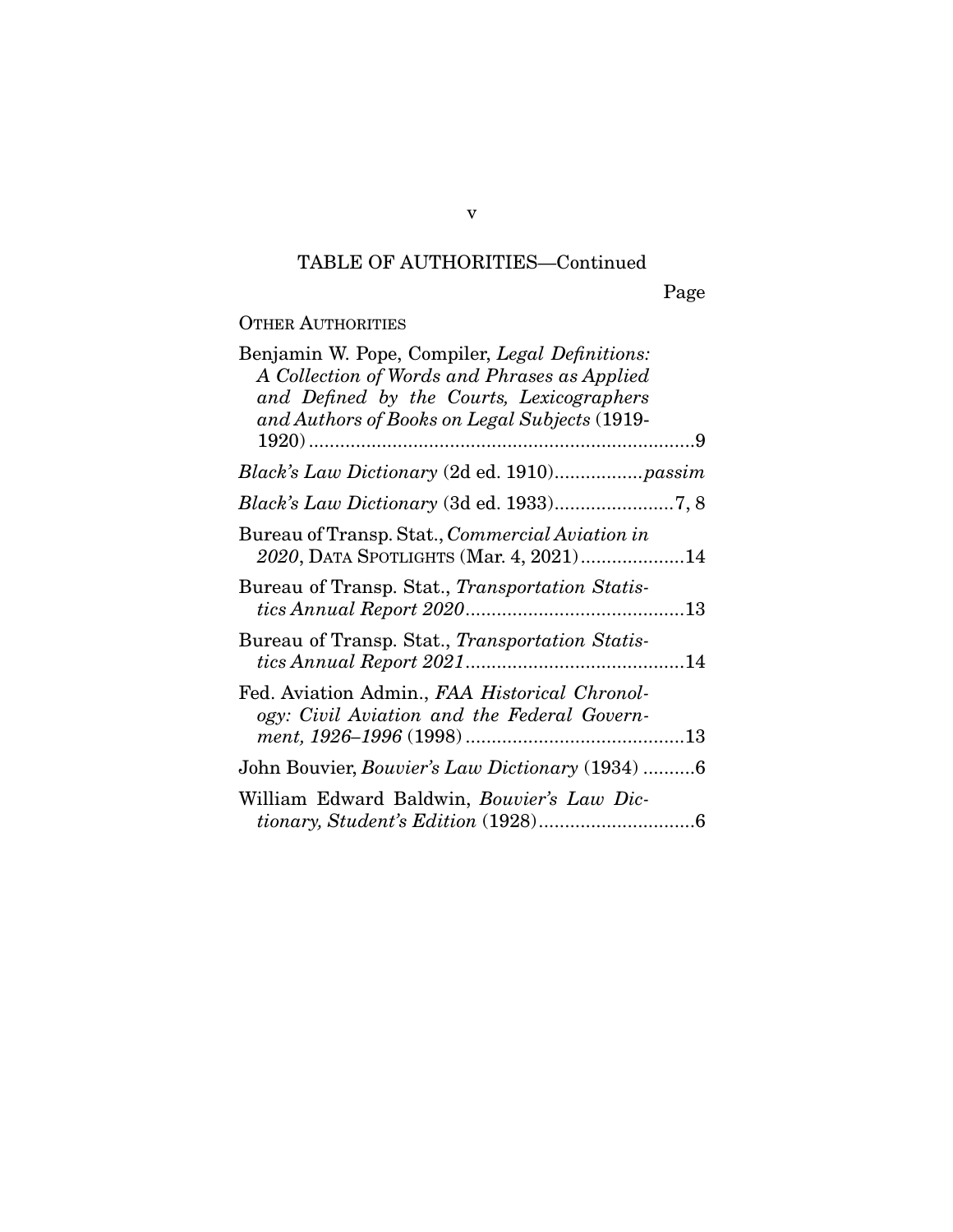#### **INTRODUCTION AND STATEMENT OF INTEREST OF** *AMICUS CURIAE*<sup>1</sup>

 Founded in 1985, the National Employment Lawyers Association ("NELA") is the largest bar association in the country focused on empowering workers' rights attorneys. NELA and its 69 circuit, state, and local affiliates have a membership of over 4,000 attorneys who are committed to protecting the rights of workers in employment, wage and hour, labor, and civil rights disputes. NELA attorneys litigate daily in every circuit, giving NELA a unique perspective on how principles announced by courts in employment cases actually play out on the ground. As such, NELA has a particular interest in ensuring that workers are correctly classified under the auspices of the Federal Arbitration Act and other relevant employment statutes.

#### **SUMMARY OF THE ARGUMENT**

 $\overbrace{\hspace{2.5cm}}$   $\overbrace{\hspace{2.5cm}}$   $\overbrace{\hspace{2.5cm}}$ 

 An essential part of Latrice Saxon's job is picking up luggage and other goods and loading them onto a Southwest airplane. Without Ms. Saxon physically moving the cargo onto an airplane, the cargo would never travel through interstate commerce. The Federal Arbitration Act ("FAA") exempts from its coverage "contracts of employment of seamen, railroad

 $<sup>1</sup>$  All parties have consented to the filing of this brief by Email</sup> consent. No counsel for a party has authored this brief in whole or in part, and no person other than amicus curiae, its members, and its counsel have made monetary contributions to the preparation or submission of this brief.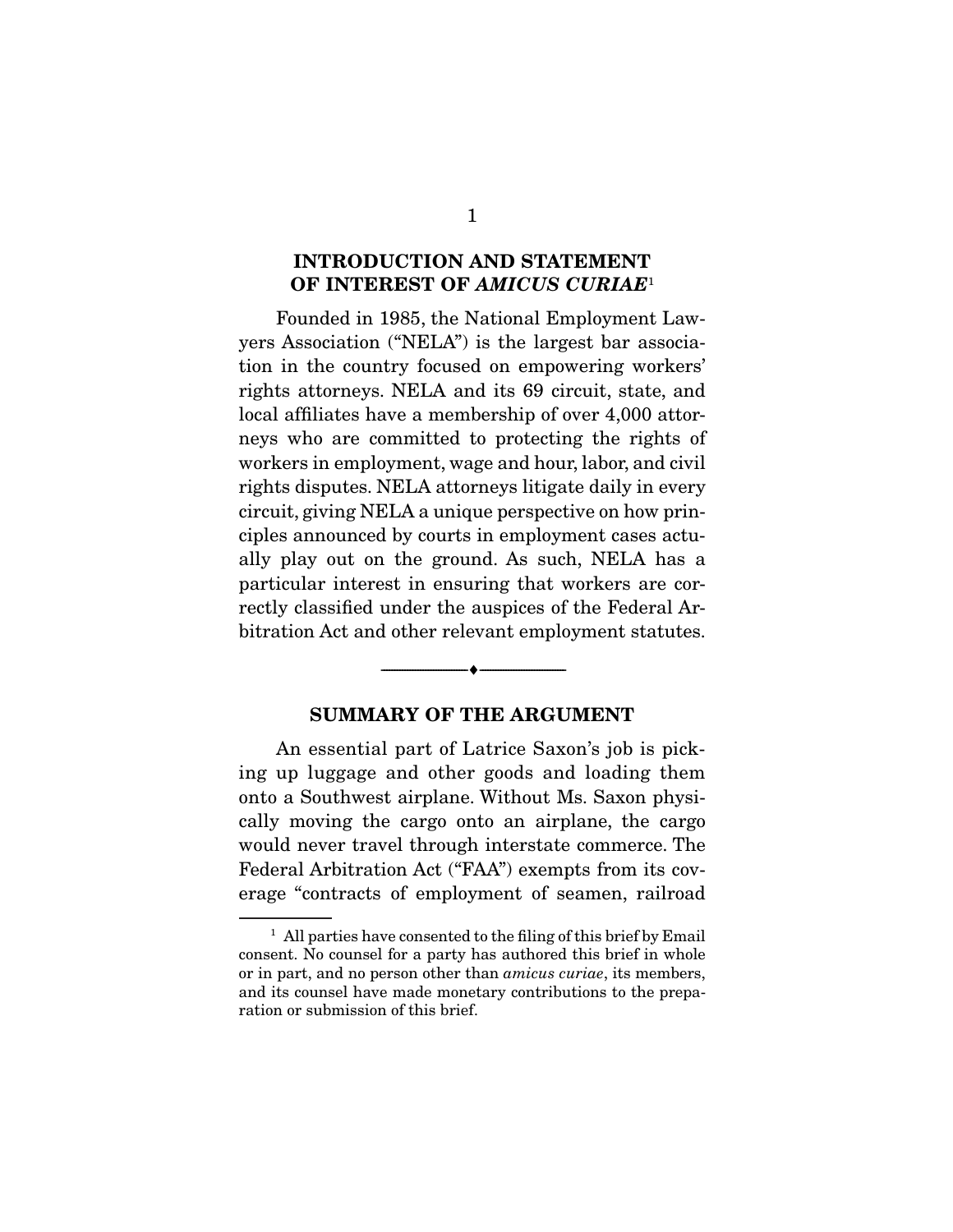employees, or any other class of workers engaged in foreign or interstate commerce." 9 U.S.C. § 1 (emphasis added). Workers in Ms. Saxon's class are included in the residual clause for three reasons. First, Ms. Saxon's class is included under the plain language of the residual clause. Second, recognizing that Ms. Saxon's class is exempt fulfills the legislative purpose of the FAA. Third, in holding that Ms. Saxon's class is included under the residual clause, the Seventh Circuit's analysis, which mirrored that of other circuits.<sup>2</sup> properly applied this Court's analysis from Circuit City Stores, Inc. v. Adams, 532 U.S. 105 (2001), and New Prime Inc. v. Oliviera, 139 S. Ct. 532 (2019).

 The issue presented in this case is narrow. Ms. Saxon's job title is Ramp Supervisor, with responsibilities including loading and unloading cargo for interstate commerce. Workers in Ms. Saxon's class are not gate agents, nor are they analogous to Uber, Lyft, or Amazon delivery drivers. This case does not involve the broad issues implicated by a class of delivery drivers or any worker who does not physically load and unload cargo. Those cases are not before this Court, as they present distinct, unique factual situations to be determined at another time. Ms. Saxon is the first point of contact with the cargo, and her class physically places the cargo into the flow of commerce. Ms. Saxon's narrow class of workers is exempt from the FAA.

--------------------------------- ♦ ---------------------------------

 $2$  See infra at 18-19 (discussing the circuit courts that address the residual clause).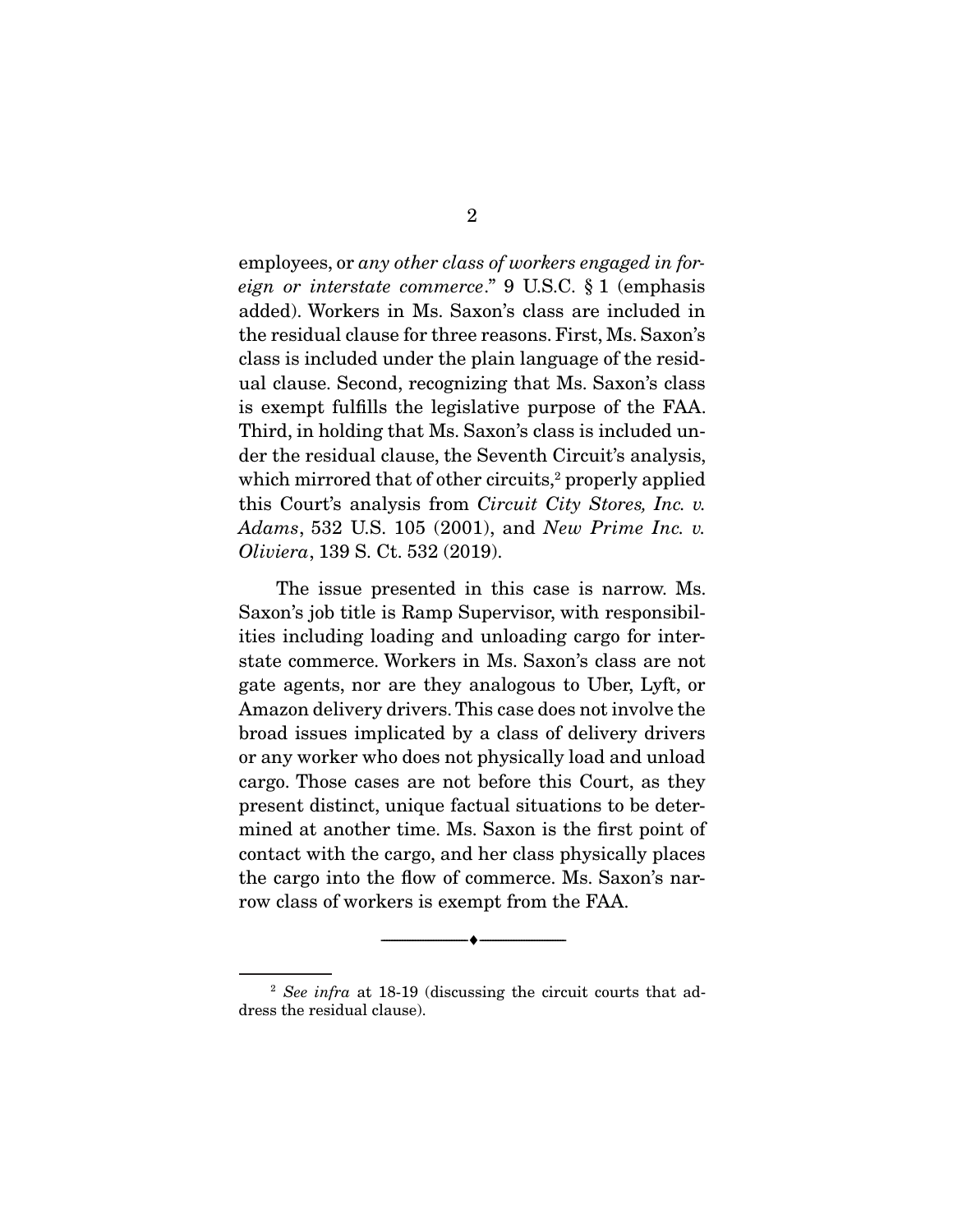#### **ARGUMENT**

### **I. The Plain Language of the Residual Clause in Section 1 of the Federal Arbitration Act Exempts Airline Cargo Loaders Who Load and Unload Goods for Transport in the Flow of Interstate Commerce.**

 Latrice Saxon is an airline cargo loader and a representative of a class of workers who load and unload goods that travel in the flow of interstate commerce. This class is necessarily exempt from the FAA under Section 1, which excludes "contracts of employment of seamen, railroad employees, or any other class of workers engaged in foreign or interstate commerce," because their positions are necessary for the flow of interstate air commerce. 9 U.S.C. § 1. Without Ms. Saxon's work, interstate air commerce would cease to function. Accordingly, Ms. Saxon's class is "engaged in foreign or interstate commerce."

 In enacting Section 1, Congress expressly referenced two classes of professions that qualified for the Section's exemption: "seamen" and "railroad employees." 9 U.S.C. § 1. Congress not only referenced these professions, but also included the residual clause to exempt other comparable workers whose labor was a necessary part of interstate commerce. Southwest and its supporting *amici's* arguments ask the Court to write the residual clause out of the statute.<sup>3</sup> This Court has

<sup>&</sup>lt;sup>3</sup> See infra at 16-18. Ms. Saxon's class is narrow and does not implicate workers outside of the direct loading and unloading of goods for travel in interstate commerce.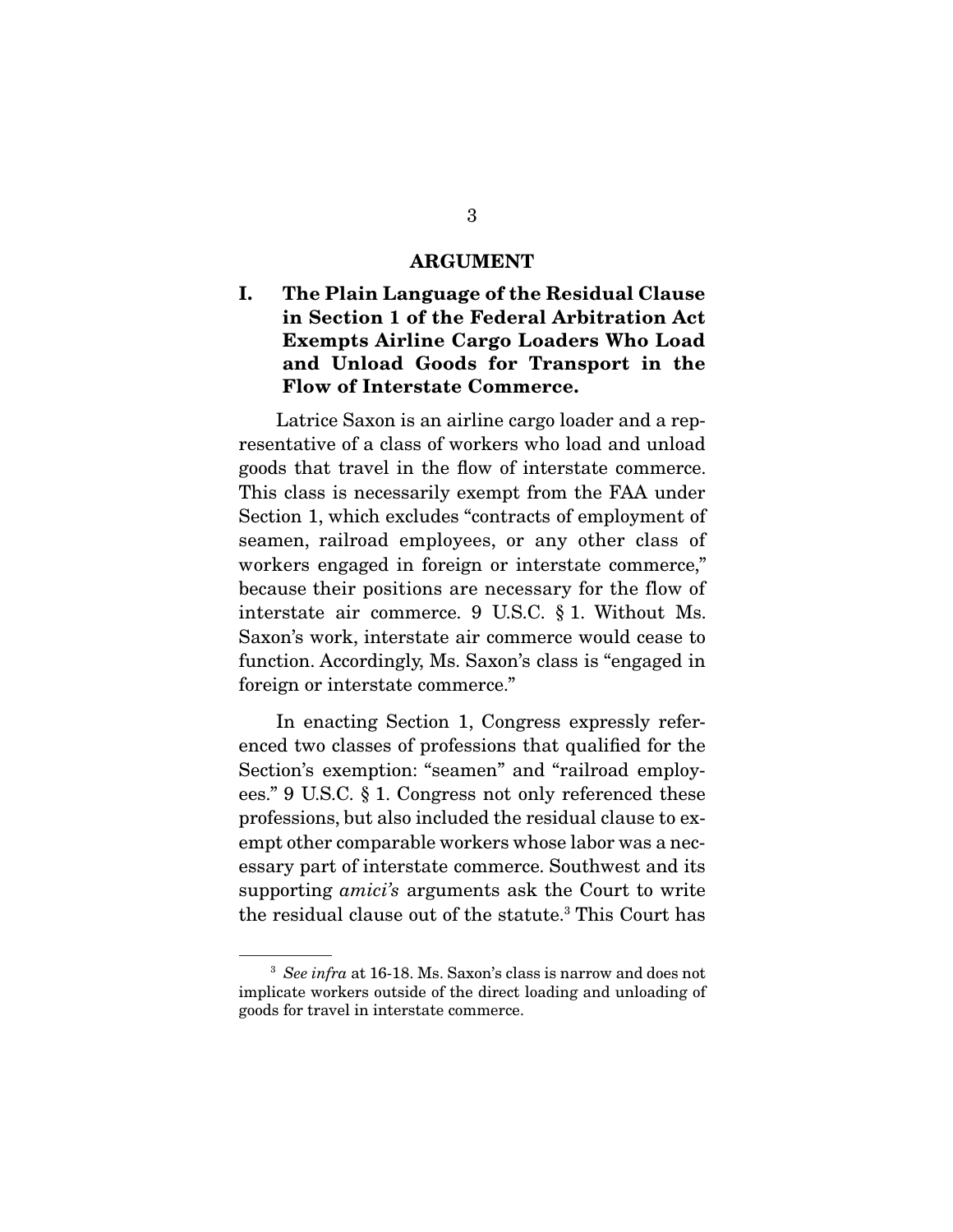applied the maxim ejusdem generis to the specific examples in Section 1 to clarify the extent of the class contemplated in the residual clause. See Circuit City, 532 U.S. at 114-15. When applying ejusdem generis, the class of work exempted must be similar in nature to that performed by seamen and railroaders when the Act was passed. See Circuit City, 532 U.S. at 114-15.

 The residual clause, however, cannot be defined by the commonality between railroads and shipping alone. Pursuant to the maxim noscitur a sociis, Section 1's exemption must be construed as a whole, considering the surrounding text and all of its terms. See Lagos v. United States, 138 S. Ct. 1684, 1688-89 (2018). Accordingly, the common attribute shared by railroaders and seamen must be interpreted in the context of their relationship with interstate commerce. See 9 U.S.C. § 1 (specifically exempting "seamen[] [and] railroad employees . . . engaged in . . . interstate commerce"). Under "commerce's" generally accepted meaning at the time, the common relationship binding the residual class of workers exempted is the necessity of their work for the movement of goods in interstate commerce.4 See, e.g., Commerce, Black's Law Dictionary (2d

<sup>4</sup> In contemporaneous disputes, this Court considered the key element of whether an individual was engaged in "commerce" was whether the *work* they performed "was so near to interstate commerce as to be a part of it." Indus. Acc. Comm'n of State of Cal. v. Payne, 259 U.S. 182, 185 (1922) (recognizing that a railcar repairman injured while working on train cars that were instruments of interstate commerce was himself engaged in interstate commerce); see also Pederson v. Delaware, L. & W.R. Co., 229 U.S. 146, 150-52 (1913) (recognizing that an engineer repairing a railroad bridge was engaged in interstate commerce). But see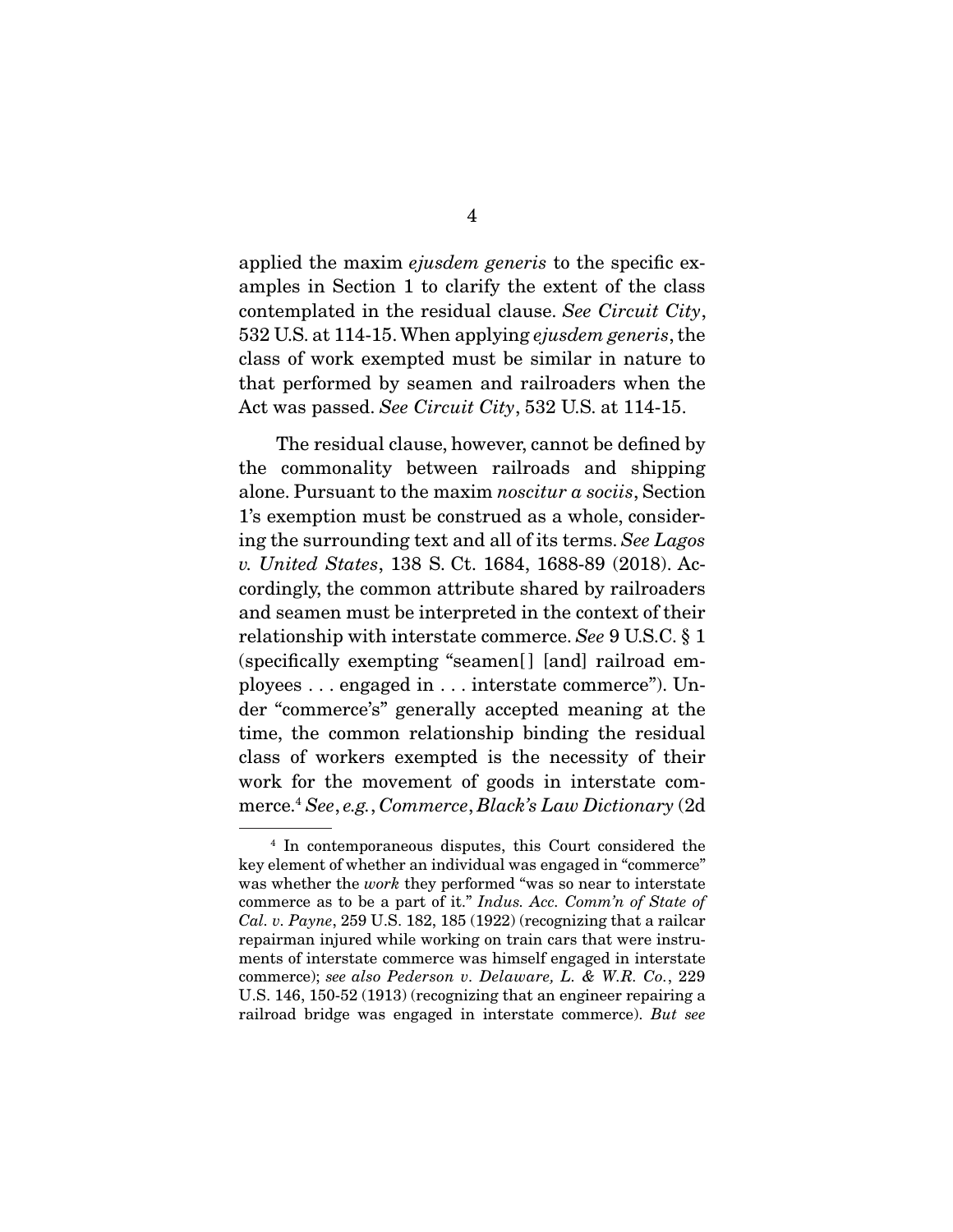ed. 1910).<sup>5</sup> Airline workers in Ms. Saxon's class perform the necessary loading and unloading of goods for transit in interstate air commerce. This class of labor performs work identical to that performed by seamen and railroad employees at the time the Act was established. See 9 U.S.C. § 1; Brief of Respondent at 13-18, Southwest Airlines Co. v. Saxon, 142 S. Ct. 638 (2021) (No. 21-309). Thus, applying this Court's principles of statutory construction as articulated in Circuit City and New Prime, Ms. Saxon's class is exempt under the residual clause of the FAA. See Circuit City, 532 U.S. at 114-15; New Prime, 139 S. Ct. at 539.

### **A. Section 1's reference to seamen, railroaders, and their relationship to interstate commerce exemplifies the type of work exempted from the FAA.**

 As this Court recognizes, "[i]t's a fundamental canon of statutory construction that words generally should be interpreted as taking their ordinary meaning at the time Congress enacted the statute." New

Delaware, L. & W.R. Co. v. Yurkonis, 238 U.S. 439, 444 (1915) (recognizing that a coal miner injured in the process of mining was not engaged in interstate commerce merely because "the coal might be or was intended to be used in the conduct of interstate commerce").

<sup>5</sup> As Southwest expressly acknowledges, at the time, "interstate commerce" was defined as a modification of the more general term "commerce," concerning such traffic "between . . . the several states of the Union." Interstate Commerce, Black's Law Dictionary (2d ed. 1910); see Brief for Petitioner at 6, Saxon, 142 S. Ct. 638 (No. 21-309).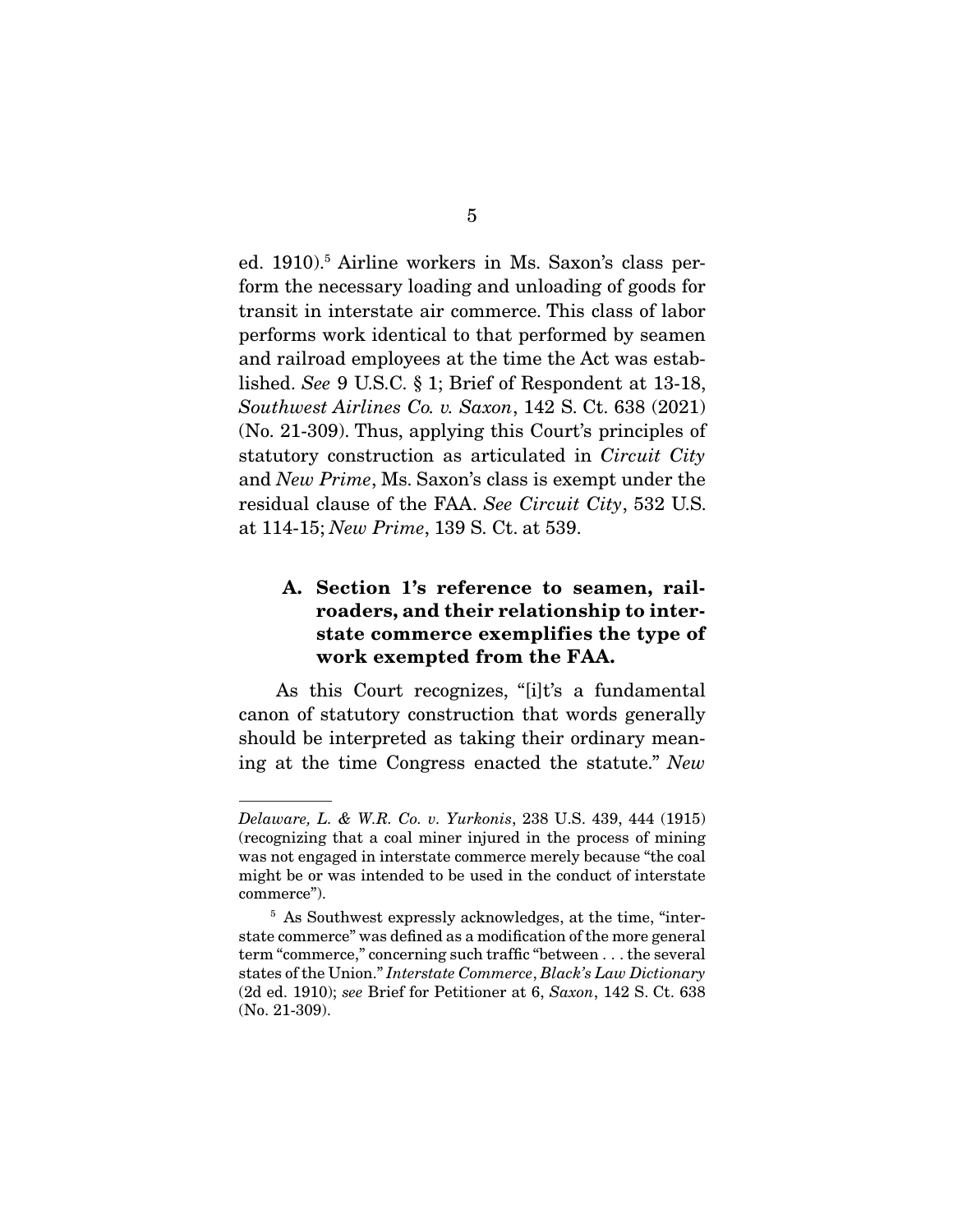Prime, 139 S. Ct. at 539 (internal quotation marks and citations omitted). Pursuant to this maxim, the class defined in the residual clause must be interpreted under the definition of its terms at the time the FAA was enacted. In the early 1900s, "class" as a legal term was understood as a form of organization, grouping people or things based on commonality.<sup>6</sup> Accordingly, Congress's use of "class" incorporated its ordinary meaning, intentionally organizing a group of workers based on shared attributes. Section 1's "class" then necessarily contemplates the shared attributes of seamen and railroaders as related to their active engagement in the flow of interstate commerce. Fortunately, this Court has already relied on ejusdem generis to determine the extent of the class exempted by the residual clause. See Circuit City, 532 U.S. at 114-15.

 In Circuit City, this Court applied ejusdem generis to the residual clause to determine that the "clause should be read to give effect to the terms 'seamen' and 'railroad employees,' and should itself be controlled and defined by reference to the enumerated categories of workers which are recited just before it." Circuit

 $6$  See Class, Black's Law Dictionary (2d ed. 1910) ("[A] group of persons or things taken collectively, having certain qualities in common, and constituting a unit for certain purposes.") (emphasis added); see also John Bouvier, Bouvier's Law Dictionary (1934) ("A number of persons or things ranked together for some common purpose or as possessing some *attribute in common*.") (emphasis added). Compare Class, Bouvier, Bouvier's Law Dictionary (1934), with Class, William Edward Baldwin, Bouvier's Law Dictionary, Student's Edition (1928) (using the same definition three years after enactment of the FAA).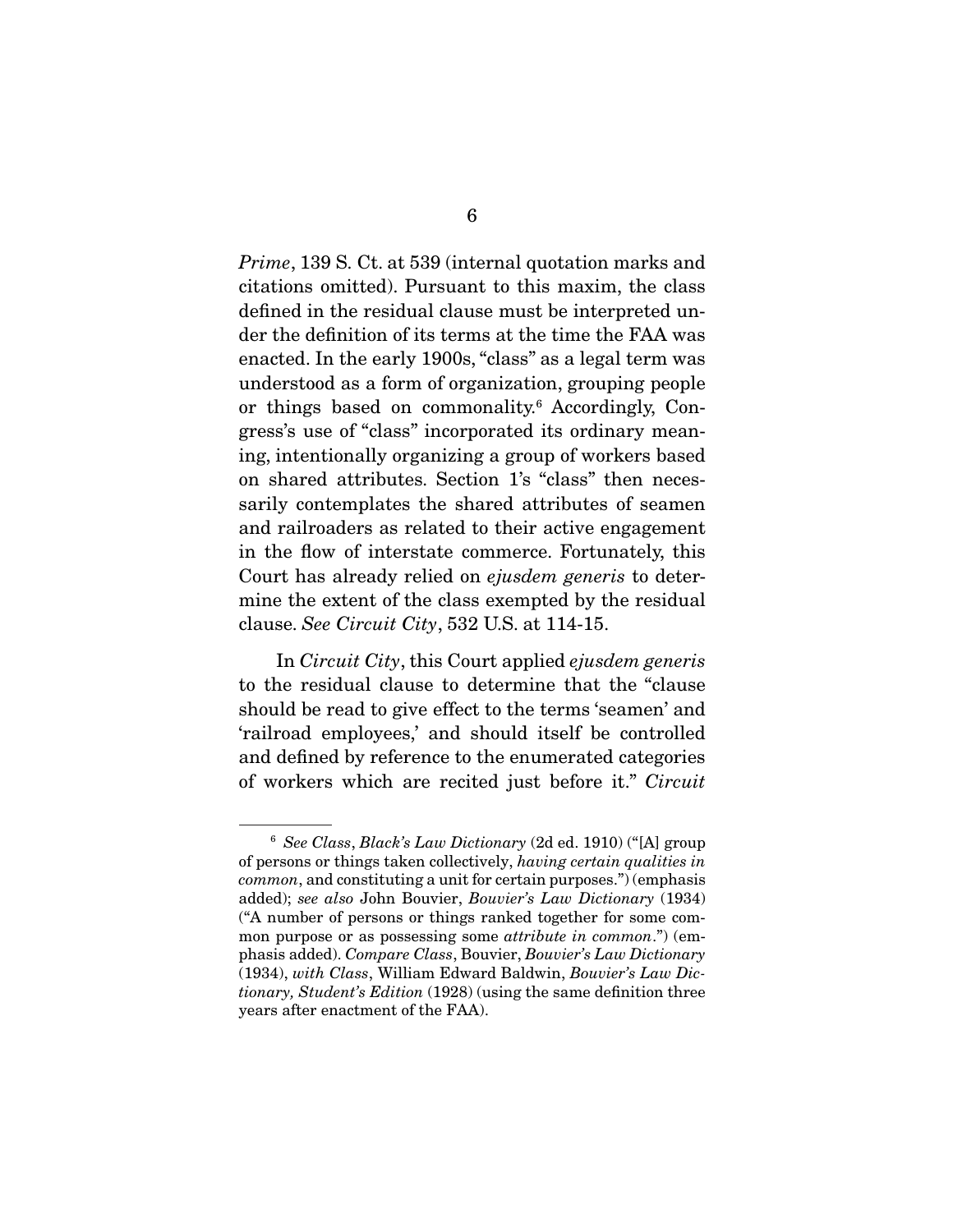City, 532 U.S. at 115. At the time of enactment, "seamen" were defined as "persons . . . who are connected with the ship as such and in some capacity assist in its conduct." Seamen, Black's Law Dictionary (3d ed. 1933). Accordingly, "seamen" included not only members of the ship's crew who loaded and unloaded cargo, but also dockworkers who engaged in the same work. See Brief of Respondent at 16-17, 33-35, Saxon, 142 S. Ct. 638 (2021) (No. 21-309).7

 Comparatively, "railroad employees," as used in Section 1, was a term lacking a precise definition, as Southwest acknowledges. See Brief for Petitioner at 6. Prior to the FAA, the statute governing labor disputes in the rail industry was the Transportation Act of 1920. See 41 Stat. 456. Under the Transportation Act, a railroad "employee" was anyone "engaged in the customary work directly contributory to the operation of railroads." Transportation Act of 1920, §§ 304, 307, 41 Stat. 456; see New Prime, 139 S. Ct. at 543, n.11 (citing Railway Employees' Dept., A.F. of L. v. Indiana Harbor Belt R. Co., Decision No. 982, 3 R.L.B. 332, 337 (1922)). At the time Congress enacted the Transportation Act, railroad employees included everyone from the conductor and engineer, to the people in the baggage and parcel room, as well as those who loaded or unloaded

<sup>7</sup> Maritime cases both before and around the time the FAA was passed held that firemen and cooks were considered seamen. See, e.g., Wilson v. The Ohio, 30 F. Cas. 150 (E.D. Pa. 1834) (No. 17,825); Allen v. Hallet, 1 F. Cas. 472, 472-74 (No. 223) (S.D.N.Y. 1849). Further, as the Court explained regarding arbitration, shipboard surgeons, who tended to injured sailors, were even considered "seamen." See New Prime, at 542-43.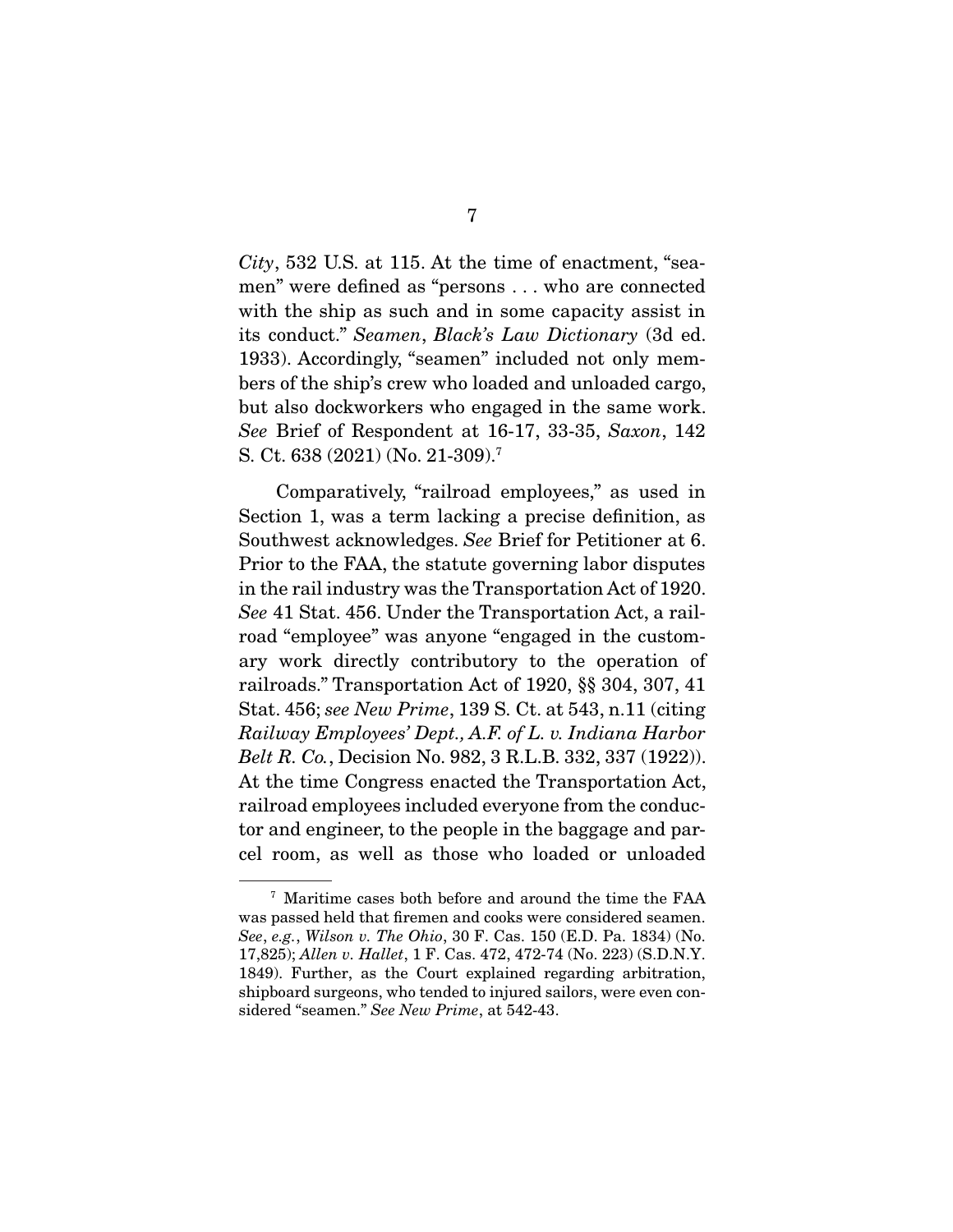interstate freight. See Brief of Respondent at 14-16, 26 Saxon, 142 S. Ct. 638 (2021) (No. 21-309); Balt. & Ohio Sw. R. R. Co. v. Burtch, 263 U.S. 540, 544 (1924).

 As Congress intended to use the term "seamen" according to its accepted definition in the 1920s, it likely intended "railroad employees" to incorporate a group of workers associated with the conduct and business of trains into the exemption. 9 U.S.C. § 1; see New Prime, 139 S. Ct. at 539; Seamen, Black's Law Dictionary (3d ed. 1933). The common link between railroaders and seamen is their active engagement in the process of moving goods into the channels of interstate commerce.8 Therefore, Congress intended the residual clause to apply to similar classes actively engaged in the flow of interstate commerce. The language of the residual clause supports this interpretation pursuant to the maxim of noscitur a sociis. See Lagos, 138 S. Ct. at 1688-89.

 At the time of the FAA's enactment, the phrase "interstate commerce" was a general phrase modifying the term "commerce." See Interstate Commerce, Black's Law Dictionary (2d ed. 1910). The term "commerce" was not limited to "only the purchase, sale, and exchange of commodities, but also [included] the instrumentalities

 $8$  As discussed *infra* at 18-19, this commonsense application is the test adopted by the Seventh Circuit here and by many of the circuit courts. See, e.g., Waithaka v. Amazon.com, Inc., 966 F.3d 10 (1st Cir. 2020); Carmona v. Domino's Pizza, LLC, No. 21- 55009, 2021 U.S. App. LEXIS 38045 (9th Cir. Dec. 23, 2021); Singh v. Uber Techs, Inc., 939 F.3d 210 (3d Cir. 2019); Palcko v. Airborne Express, Inc., 372 F.3d 588 (3d Cir. 2004).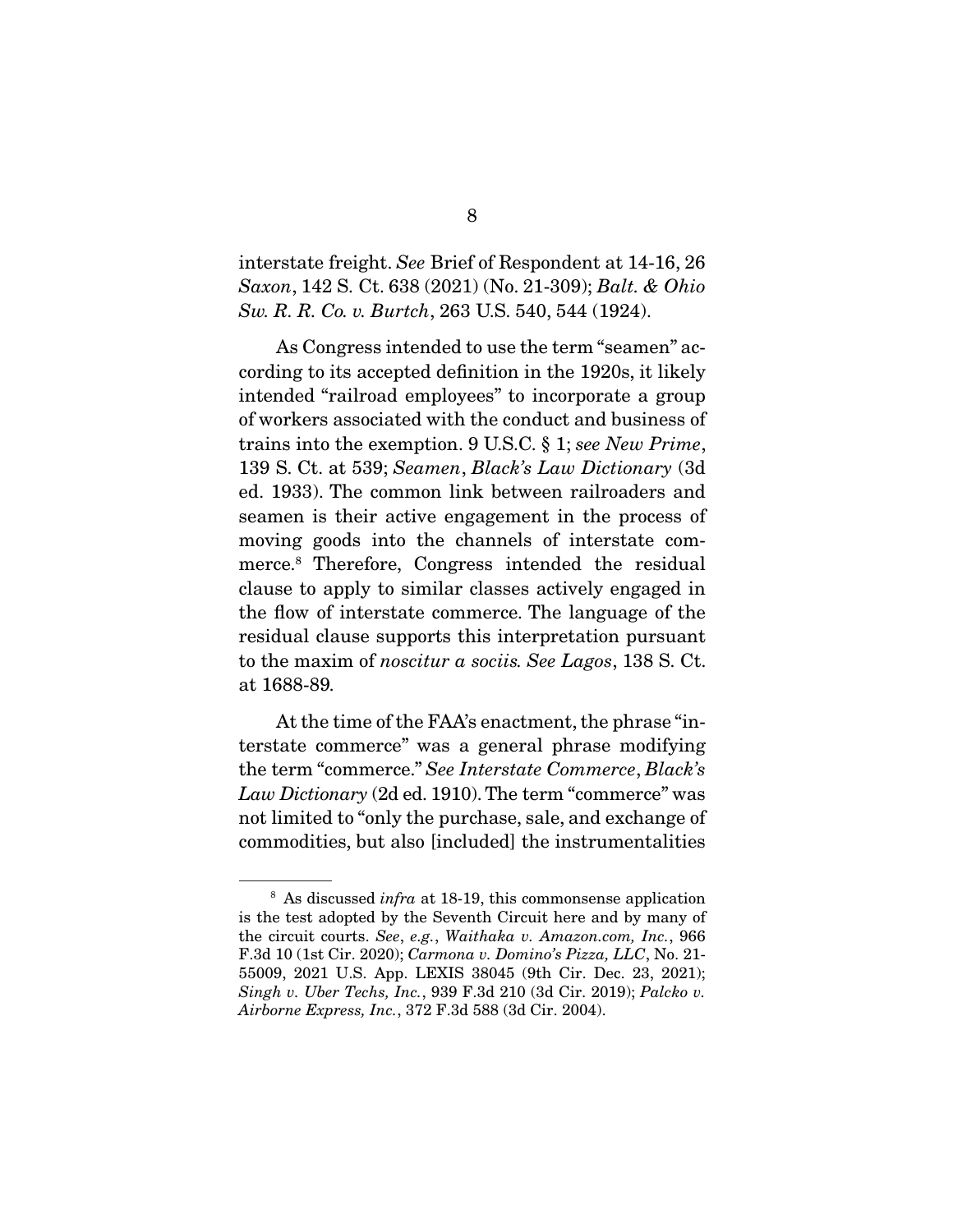and agencies by which it is promoted and the means and appliances by which it is carried on." Commerce, Black's Law Dictionary,  $(2d \text{ ed. } 1910)^9$  Thus, at the time, "most people [] would have understood interstate commerce" to refer to the necessary means and instruments of commerce, as well as to the transportation of goods itself. New Prime, 139 S. Ct. at 539.

### **B. The residual clause exempts workers, like those in Ms. Saxon's class, who perform necessary loading and unloading of goods for travel in interstate commerce.**

 Applying the definition of interstate commerce as understood at enactment, the common trait shared by railroaders, seamen, and other workers similarly engaged was that their labor was a necessary instrument for the flow of goods between the states. The necessary work performed by seamen and railroaders was the loading and unloading of goods, as well as the transportation of goods. See Brief of Respondent at 12, 14- 17, Saxon, 142 S. Ct. 638 (2021) (No. 21-309). Thus,

<sup>9</sup> Other dictionaries of the time defined "commerce" similarly, extending it to the "instrumentalities and means" of commerce as well as mere transportation. See Benjamin W. Pope, Compiler, Legal Definitions: A Collection of Words and Phrases as Applied and Defined by the Courts, Lexicographers and Authors of Books on Legal Subjects (1919-1920) ("The sale and delivery of goods or manufactured commodities by a citizen or corporation of another state in the usual course of business by the usual instrumentalities and means.").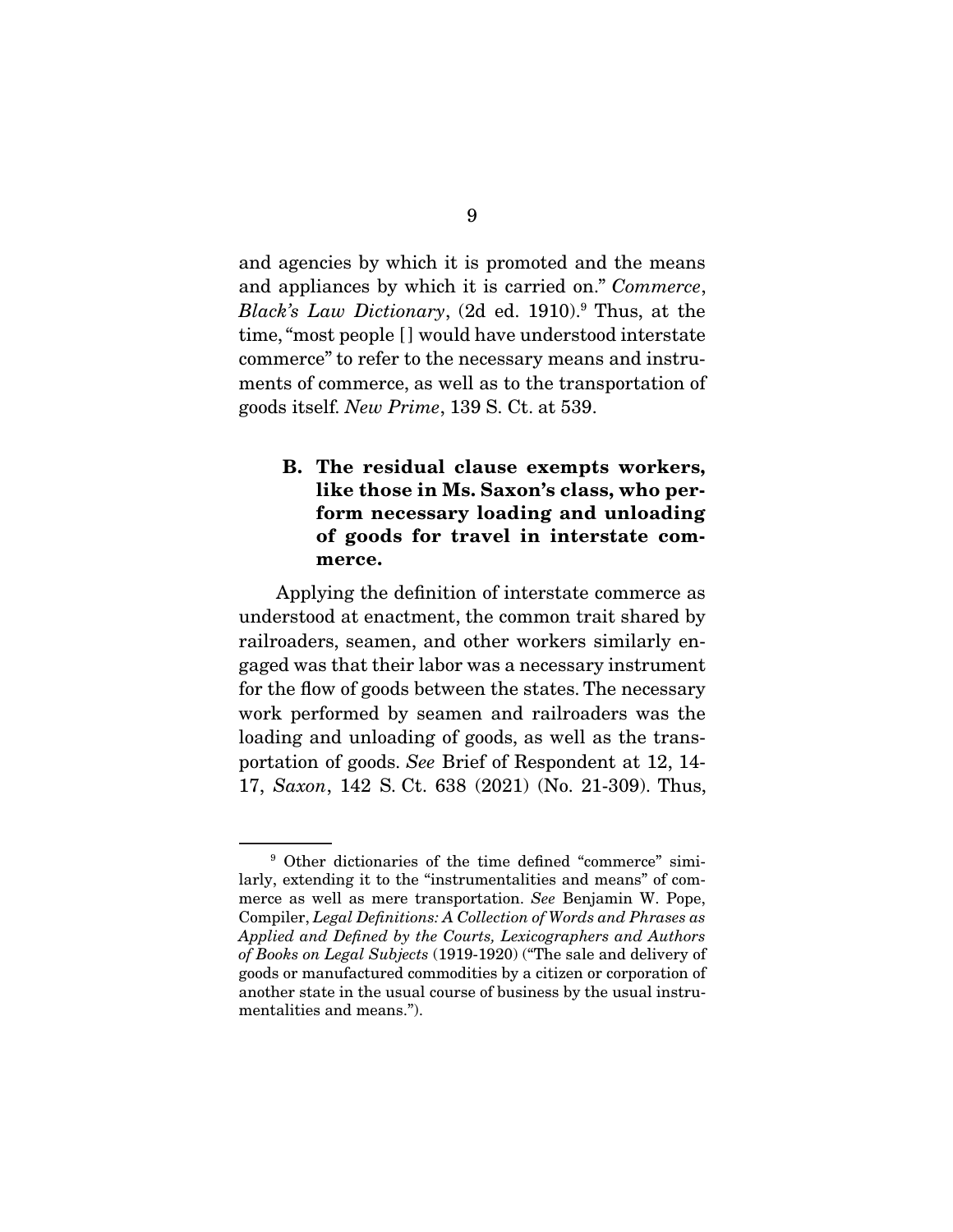Congress's reference to these professions targeted both aspects of their labor—loading and transporting.

 As this Court recognizes, "Congress's demonstrated concern [in passing Section 1 was] with transportation workers and their necessary role in the free flow of goods." *Circuit City*, 532 U.S. at 121. It does not follow that Congress would insulate the transport of goods while leaving unaffected the actual movement of the goods onto the instrumentalities of interstate commerce. If Congress intended to exempt only the act of transportation itself, it would have done so. See New Prime, 139 S. Ct. at 541.<sup>10</sup> Instead, Congress spoke of "commerce" obliquely, necessarily incorporating the general definition at the time, including the "instrumentalities" by which interstate commerce functioned. See Commerce, Black's Law Dictionary (2d ed. 1910). Therefore, the class included in the residual clause must contain at least workers who perform the necessary loading and unloading of goods because they are actively engaged in the flow of interstate commerce.

 The exemption covers modern work that is a necessary instrument or means to the flow of goods in interstate commerce. Part of the work that Ms. Saxon

 $10$  In Section 1, Congress declined to use either "'employees' or 'servants,' the natural choice if the term 'contracts of employment' addressed them alone." New Prime, 139 S. Ct. at 541. Similarly, if Congress intended to "address[ ] [transportation] alone," it could have done so, but instead it addressed commerce at large. New Prime, 139 S. Ct. at 541. While Congress's choice of specific language "may not mean everything . . . it does supply further evidence still that Congress used the term . . . in a broad sense." New Prime, 139 S. Ct. at 541 (emphasis added).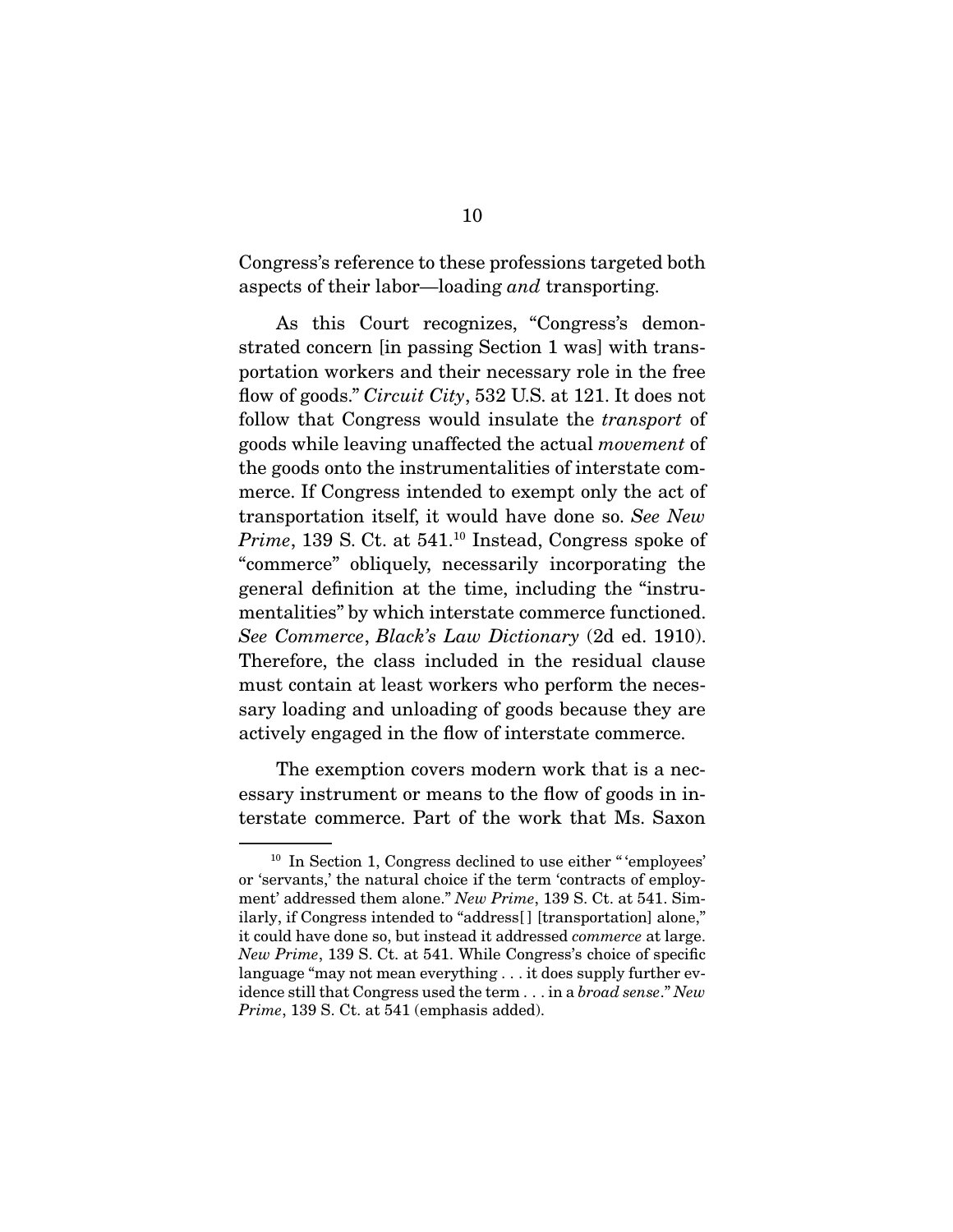and her class perform–loading and unloading goods onto interstate air commerce–is similar to that of the work performed by seamen and railroaders. See Brief of Respondent at 13-18, Saxon, 142 S. Ct. 638 (2021) (No. 21-309). Just as the work of seamen and railroaders was a necessary means to engage in interstate commerce in the 1920s, so too, the work of air cargo loaders is a necessary means to engage in modern interstate commerce. Any serious interruption in the service of seamen or railroaders would slow down and obstruct the free and steady flow of commerce. Serious interruptions in the performance of loading and unloading goods for interstate air commerce pose the same disruption Congress sought to redress with Section 1.11 Without the labor of Ms. Saxon and her class, modern interstate air commerce would be impossible. Ms. Saxon's class is a necessary part of the flow of interstate commerce and is exempted under the residual clause of Section 1 of the Federal Arbitration Act.

 $11$  See infra at 15-16 (discussing the reasonable purpose of the FAA).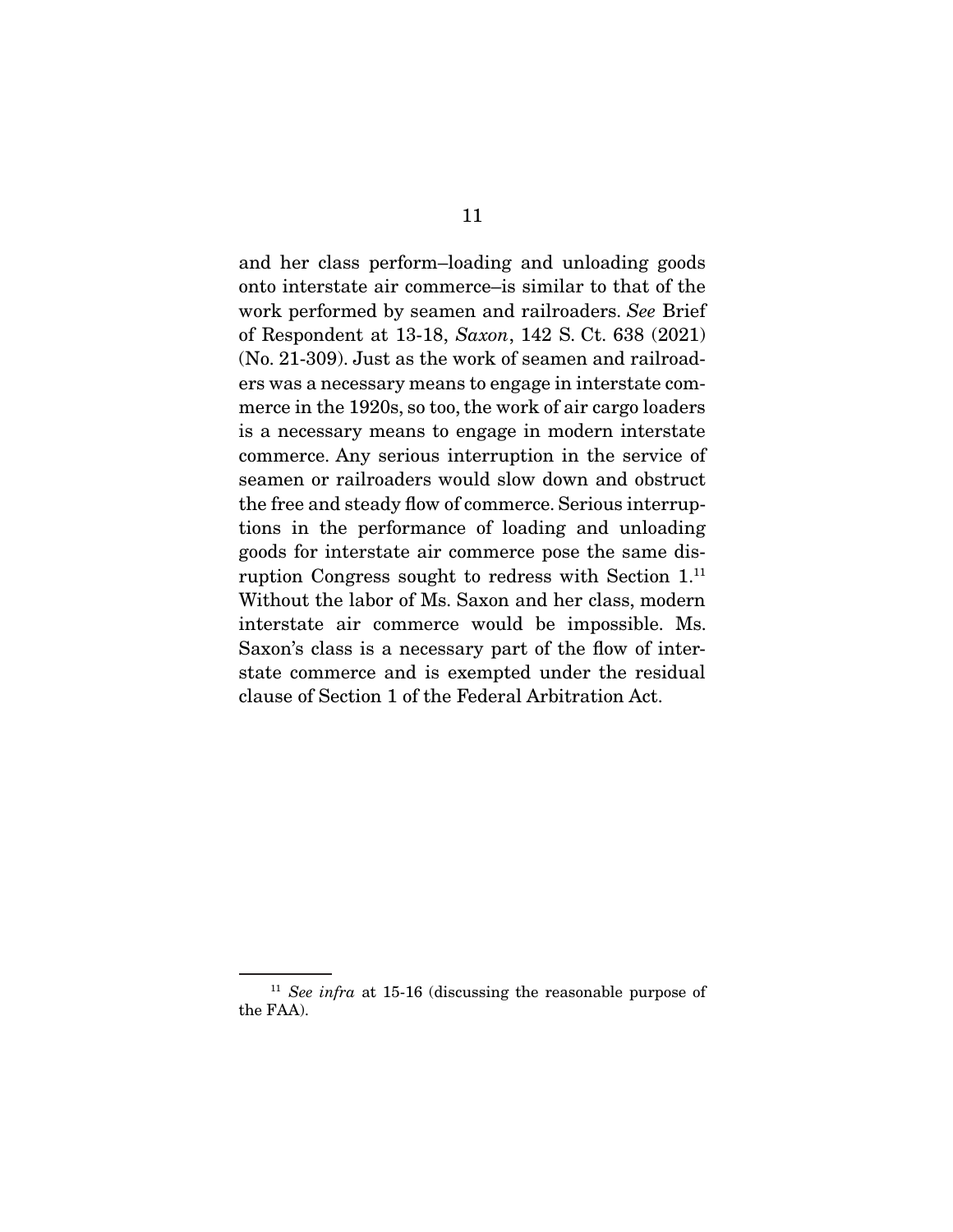- **II. Finding that Ms. Saxon and the Narrow Class She Represents are Exempt is Consistent with the Express Language of the FAA and Furthers the Legislative Purpose of the Act.** 
	- **A. Recognizing that airline cargo loaders are exempt under Section 1 of the FAA upholds the legislative intent to prevent labor disruptions in the flow of interstate commerce.**

 This Court has acknowledged that the FAA reflects Congress's efforts to mitigate judicial hostility to arbitration agreements. See Circuit City, 532 U.S. at 111, 118. However, the FAA's policy preference is expressly limited. See New Prime, 139 S. Ct. at 543.12 This Court recognizes the reasonable assumption that the Section's exemption was due to concerns regarding labor disputes involving interstate commerce. See Circuit City, 532 U.S. at 121 (inferring "Congress excluded [the class in Section 1] . . . from the FAA for the simple reason that it did not wish to unsettle established or

<sup>12</sup> "While a court's authority under the Arbitration Act to compel arbitration may be considerable, it isn't unconditional. . . . [T]his authority doesn't extend to all private contracts, no matter how emphatically they may express a preference for arbitration." New Prime, 139 S. Ct. at 537. Moreover, New Prime expressly acknowledges the legislature's decision to limit the FAA. See New Prime, 139 S. Ct. at 543 ("If courts felt free to pave over bumpy statutory texts in the name of more expeditiously advancing a policy goal, we would risk failing to 'take account of' legislative compromises essential to a law's passage and, in that way, thwart rather than honor 'the effectuation of congressional intent.'") (internal alterations omitted).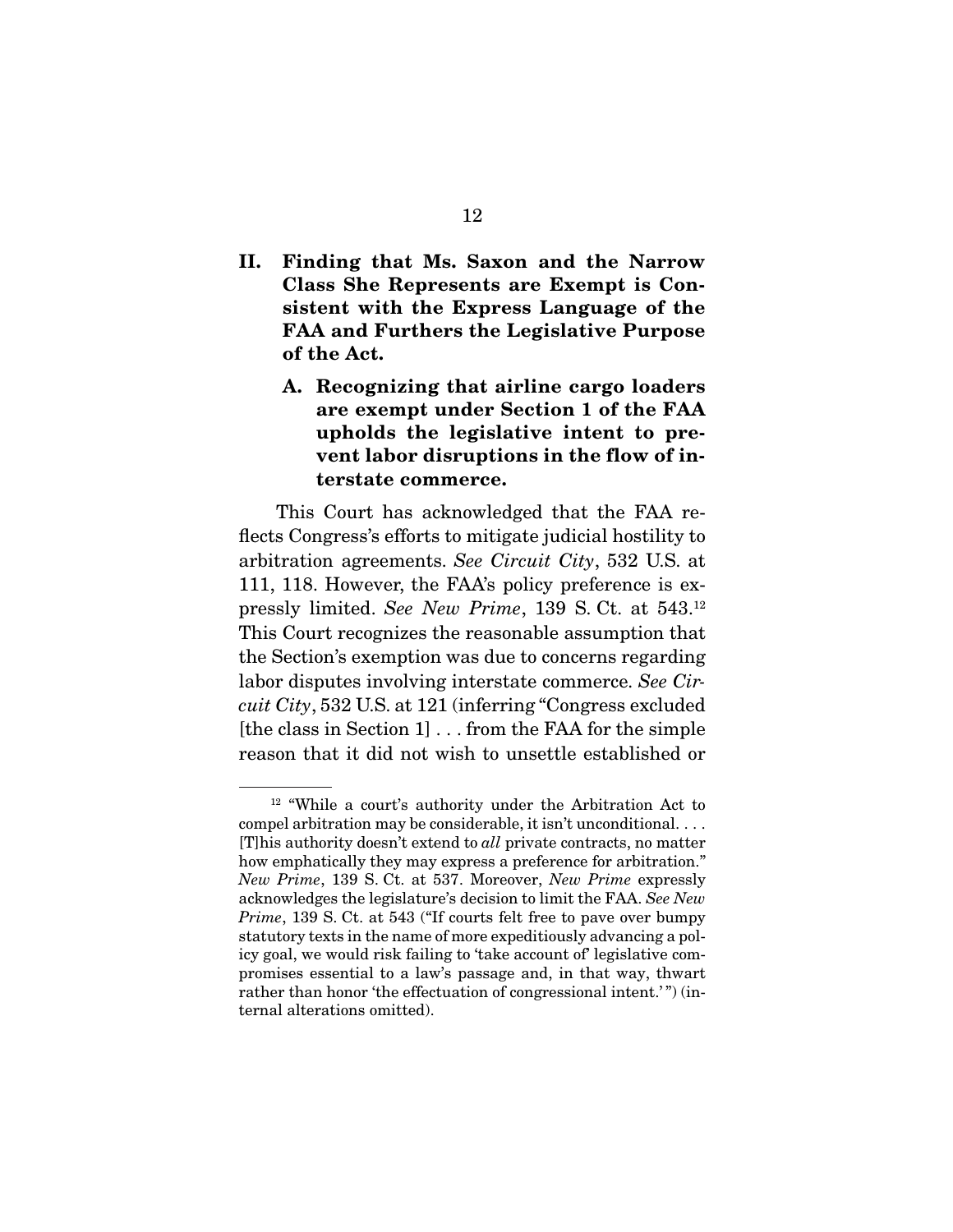developing statutory dispute resolution schemes covering specific workers"). Adhering to the plain meaning of the statutory language by exempting workers directly engaged in interstate commerce, like Ms. Saxon, furthers the legislative purpose of the FAA.

 Economic data reflect the importance of airlines as a channel of interstate commerce. Each part of the work involved in interstate commerce, from loading and unloading cargo, to the physical transportation of goods, are equally critical to effectuating the objective of reaching destinations across state and international boundaries. See Bureau of Transp. Stat., Transportation Statistics Annual Report 2020 5-1, 5-3 (2020), https:// rosap.ntl.bts.gov/view/dot/53936. Airline cargo loaders serve critical roles in interstate commerce mirroring the work performed by seamen and railroad workers. Indeed, because of the critical role played by airlines, as early as 1935, President Roosevelt recommended that " '[a]ir transportation' . . . 'should be brought into a proper relation to other forms of transportation by subjecting it to regulation by the same agency," reflecting the desires of Congress and the Executive to regulate interstate air commerce similarly to other channels of interstate commerce. See, e.g., Fed. Aviation Admin., FAA Historical Chronology: Civil Aviation and the Federal Government, 1926–1996 19 (1998), https://rosap.ntl.bts.gov/view/dot/37596.

 Since 1925, not only have the transportation industries drastically changed, but today, the duties associated with the workers enumerated in Section 1 of the FAA have similarly diversified for more efficient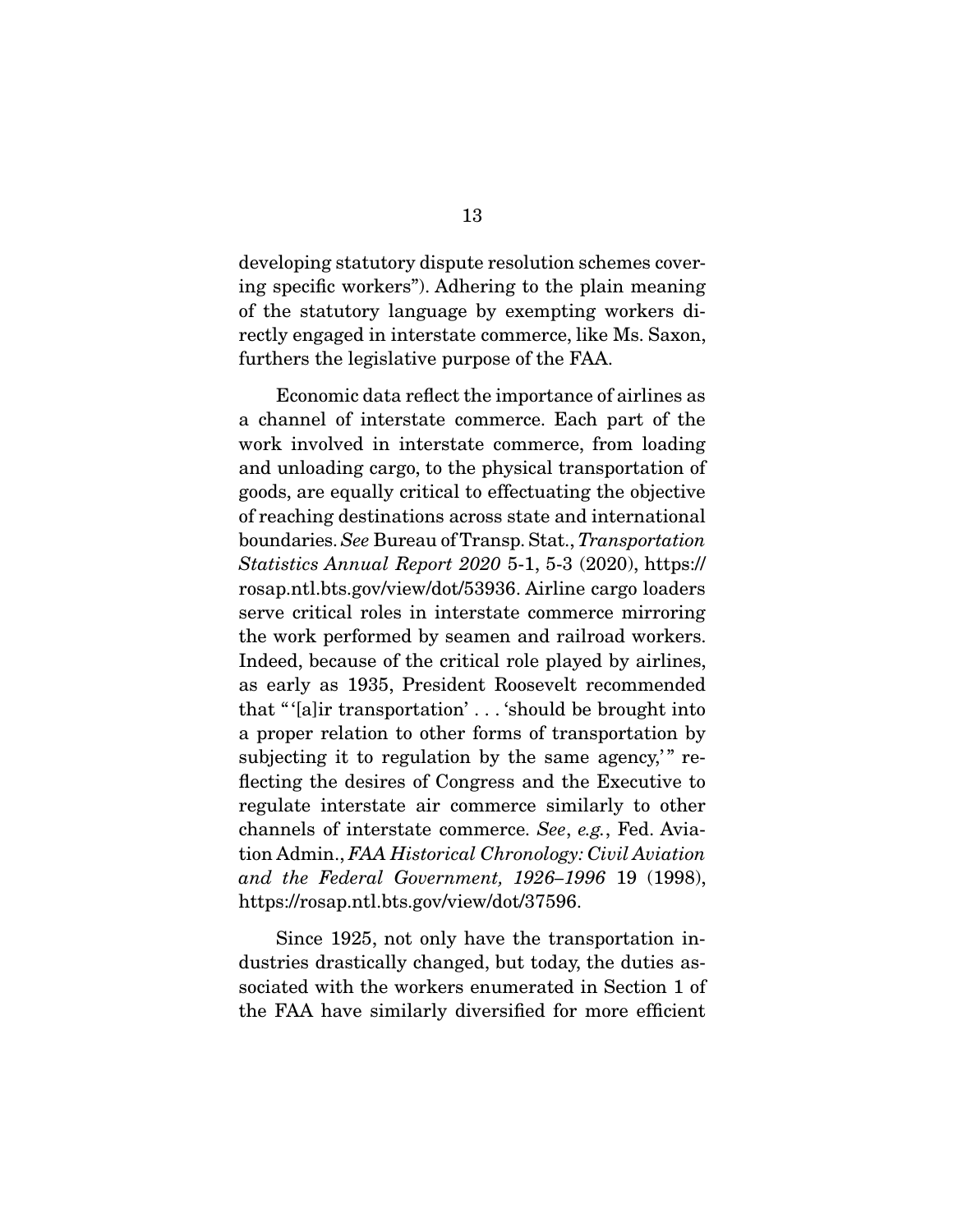operations at a much larger scale. Here, because airline cargo loaders perform nearly identical work to that of seamen and railroad workers in 1925, they are constituent parts of effectuating interstate commerce. See Brief of Respondent at 16-18, Saxon, 142 S. Ct. 638 (2021) (No. 21-309).

 The importance of interstate air commerce is illustrated through the Department of Transportation's annual report, where it was found that airports maintained thirty-two percent of the most used transportation methods in the U.S. in 2019. Bureau of Transp. Stat., Transportation Statistics Annual Report 2021 2- 3 (2021), https://www.bts.gov/tsar. Those same airports accounted for nearly one trillion dollars entering the U.S. in shipments.  $Id.$ <sup>13</sup> More than one billion passengers traveled by commercial airlines in 2019, mostly with luggage, an increase of 30 percent over the decade. Id. at 1-2–1-3. Interstate air commerce is an increasingly important channel among the states and abroad and is just as critical to ensuring the flow of goods as the rail and shipping industries were in 1925. As seamen and railroaders are both exempt under Section 1, so too is Ms. Saxon's class.

<sup>&</sup>lt;sup>13</sup> Even as the number of people traveling by air decreased due to the pandemic, 2020 was a record year for airline cargo: "[f ]rom May 2020 through the end of the year, U.S. airlines carried 1.34 [million] more tons of cargo than in the same period in 2019 for a jump of 11%." Bureau of Transp. Stat., Commercial Aviation in 2020, DATA SPOTLIGHTS (Mar. 4, 2021), https://www. bts.gov/data-spotlight/commercial-aviation-2020-downturn-airlinepassengers-employment-profits-and-flights.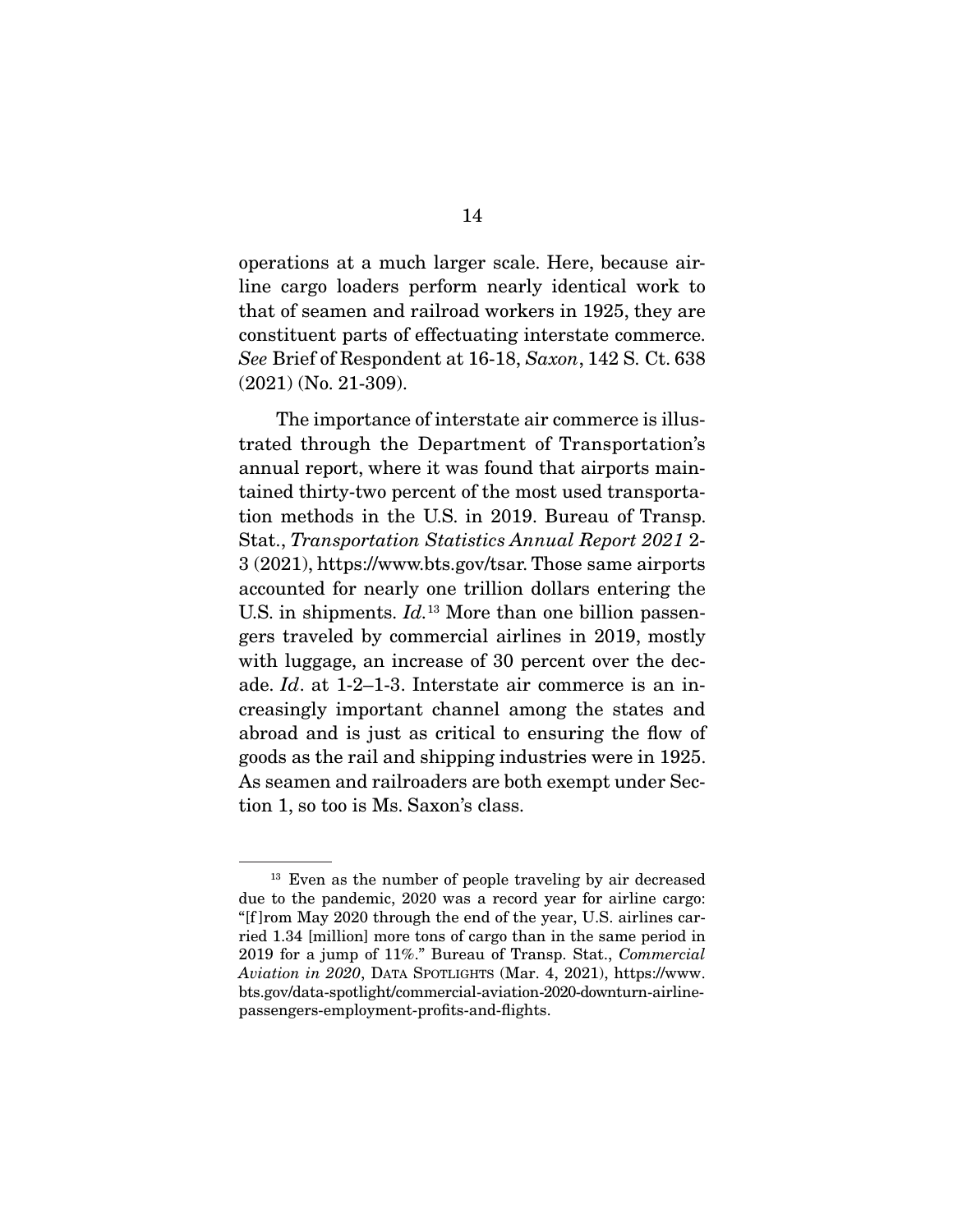Failing to recognize the exemption of Ms. Saxon's class undermines the purpose of the FAA. The contemporary regulatory schemes available before and during the adoption of the FAA also provide a framework for interpreting its provisions. See, e.g., Transportation Act of 1920, §§ 300, 316, 41 Stat. 456; Railway Labor Act, 45 U.S.C. §§ 151-165, 181-188.14 Because Congress created an applicable alternative structure for workers under these schemes, refusing to apply the FAA's exemption to Ms. Saxon's class will frustrate the legislative purpose of avoiding disruptions in commerce. See Circuit City, 532 U.S. at 121 (recognizing that Congress "did not wish to unsettle established or developing statutory dispute resolution schemes covering specific workers").15

 Today, concerns relating to the free flow of goods are no less essential than they were in 1925. Physically loading the shipped goods onto airplanes is just as important as flying the goods across state borders. Disruptions in loading and unloading cargo from planes based on case-by-case arbitrations could lead to interruptions and delays in the shipment of goods. Instead,

<sup>&</sup>lt;sup>14</sup> Congress incorporated the airline industry into the RLA in 1936, carrying airline workers engaged in commerce into Section 1. See 45 U.S.C. § 181. Congress reasonably sought to regulate airline carriers' labor relations for precisely the same reason it sought to regulate the railroad industry: both were critical for interstate commerce. See 45 U.S.C. § 151a.

<sup>&</sup>lt;sup>15</sup> See Circuit City, 532 U.S. at 121 (noting "[i]t would be rational for Congress to ensure that workers in general would be covered by the provisions of the FAA, while reserving for itself more specific legislation for those engaged in transportation").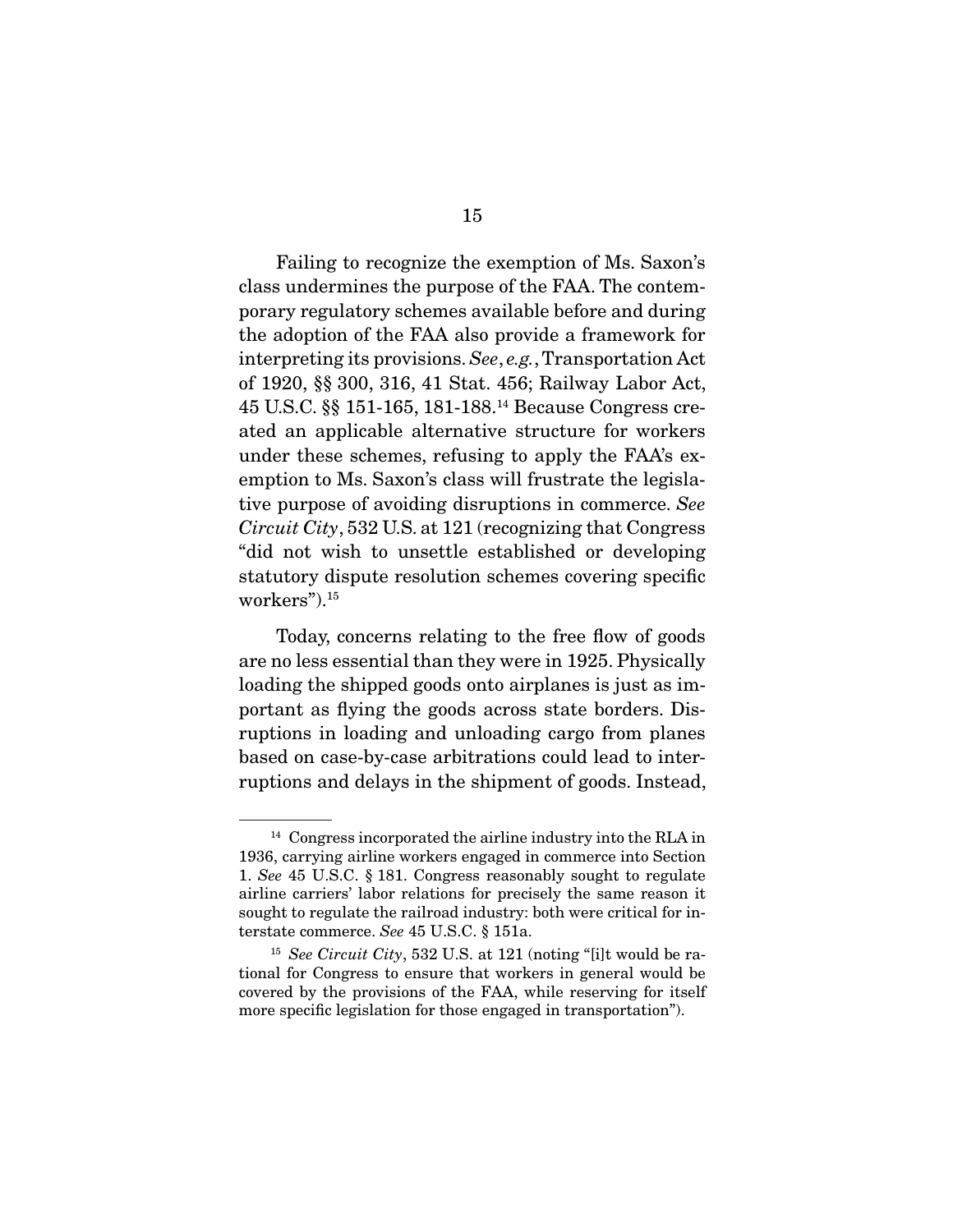the overarching purpose of the Railway Labor Act and the FAA may be effectuated by exempting Ms. Saxon's class to allow the resolution of a multitude of disputes in one case. See 45 U.S.C. § 151a (noting the primary purpose of the RLA was "[t]o avoid any interruption in commerce or the operation of any carrier engaged therein . . . [by] provid[ing] for the prompt and orderly settlement of all disputes"). Furthermore, the tension between both the FAA and the Railway Labor Act's exclusive jurisdiction would be averted by affirming the Seventh Circuit's conclusion that Ms. Saxon and her class are exempt from the FAA.16 Reading the FAA's exemption to include airline cargo loaders such as Ms. Saxon would resolve disputes concerning rates of pay expeditiously while limiting any disruptions to the flow of interstate commerce, thereby upholding Congress's purpose in enacting Section 1.

#### **B. Ms. Saxon's class of airline cargo loaders is narrow and the only class before the Court.**

 Ms. Saxon falls within a narrow class of workers defined by their labor in the movement of goods for travel in interstate commerce. This class is necessarily

 $16$  See 45 U.S.C. § 153(h) (conferring jurisdiction over disputes involving railroad employees and the railroads themselves to the National Railway Adjustment Board); see also 45 U.S.C. § 185 (recognizing the same "powers and duties prescribed and established by . . . section 153 . . . are conferred upon and shall be exercised and performed in like manner and to the same extent by the said National Air Transport Adjustment Board").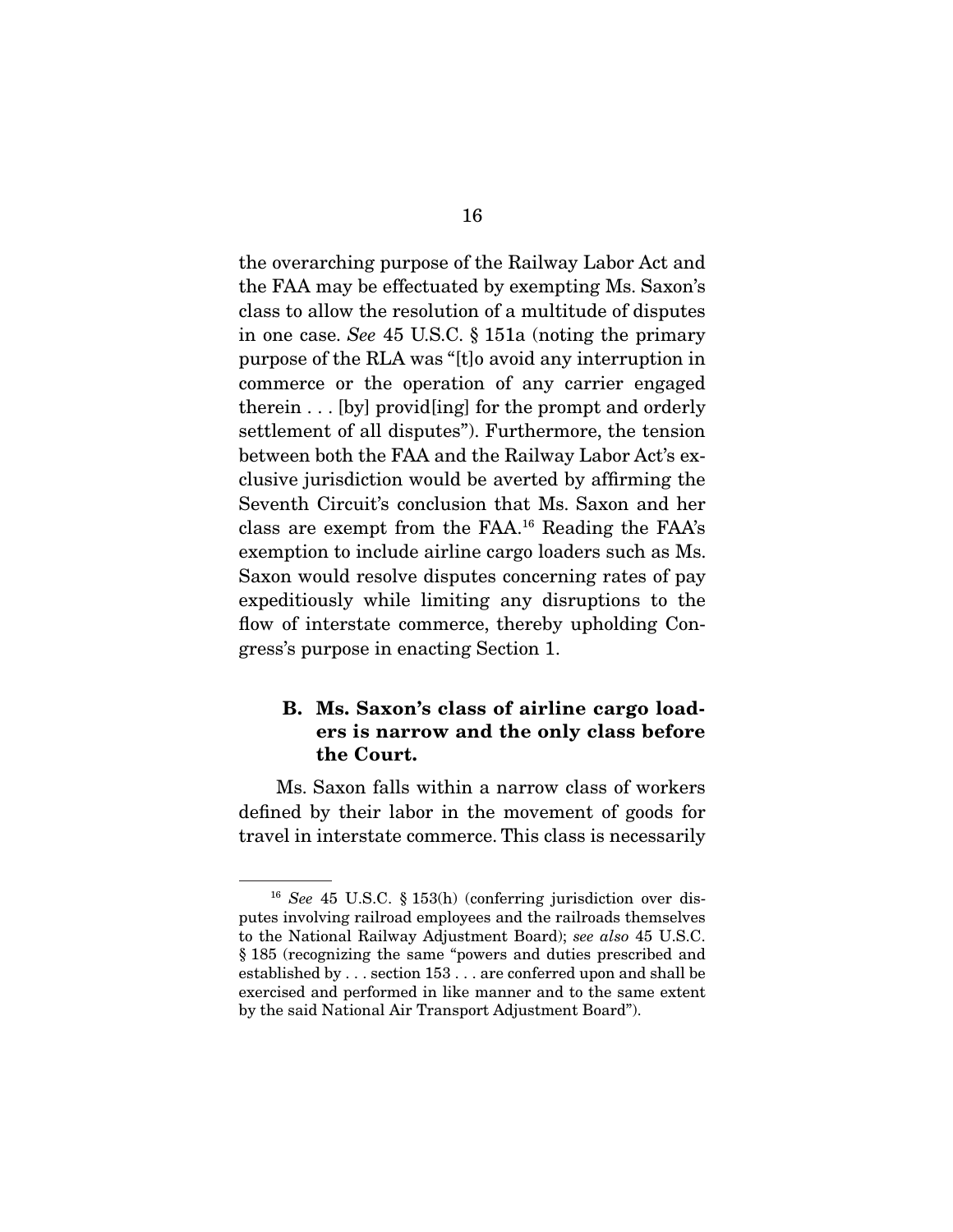narrow because it extends only to those workers who physically move goods into and out of the flow of interstate commerce. Ms. Saxon's case concerns the narrow issue of the application of the residual clause to this single class of workers. See Saxon, 142 S. Ct. 638 (2021) (No. 21-309). Her case does not concern the nebulous application of Section 1 to all individuals who may someday interact with the stream of interstate commerce. Those classes of workers are not before the Court. This Court should not be misdirected by Southwest and its supporting *amici's* extremist argument that to honor the exemption here leads to a "logistical nightmare  $\dots$  appl[ying] to more than  $14,000\dots$  employees," each requiring an individual and circuit-specific resolution "with widely varied results." Pet. for Writ of Cert. at 28, Saxon, 142 S. Ct. 638 (2021) (No. 21-309).17 Members of Ms. Saxon's class are not gate agents, nor are they analogous to Uber, Lyft, or Amazon delivery drivers.<sup>18</sup>

The narrow question before this Court is exclusively whether airline cargo loaders of Ms. Saxon's class are "transportation workers" within the meaning of the residual clause. See Saxon, 142 S. Ct. 638 (2021) (No. 21-309). The answer to that question is yes. Ms.

<sup>&</sup>lt;sup>17</sup> Judicial restraint counsels against resolving questions of law "except when necessary to rule on particular claims." Citizens United v. Fed. Election Comm'n, 558 U.S. 310, 373 (2010).

 $18$  See Brief for Lyft, Inc. as Amicus Curiae Supporting Petitioner, Saxon, 993 F.3d 492 (No. 21-309); Brief for Uber Technologies, Inc. as Amicus Curiae Supporting Petitioner, Saxon, 993 F.3d 492 (No. 21-309); Brief for Amazon.com, Inc. as Amicus Curiae Supporting Petitioner, Saxon, 993 F.3d 492 (No. 21-309).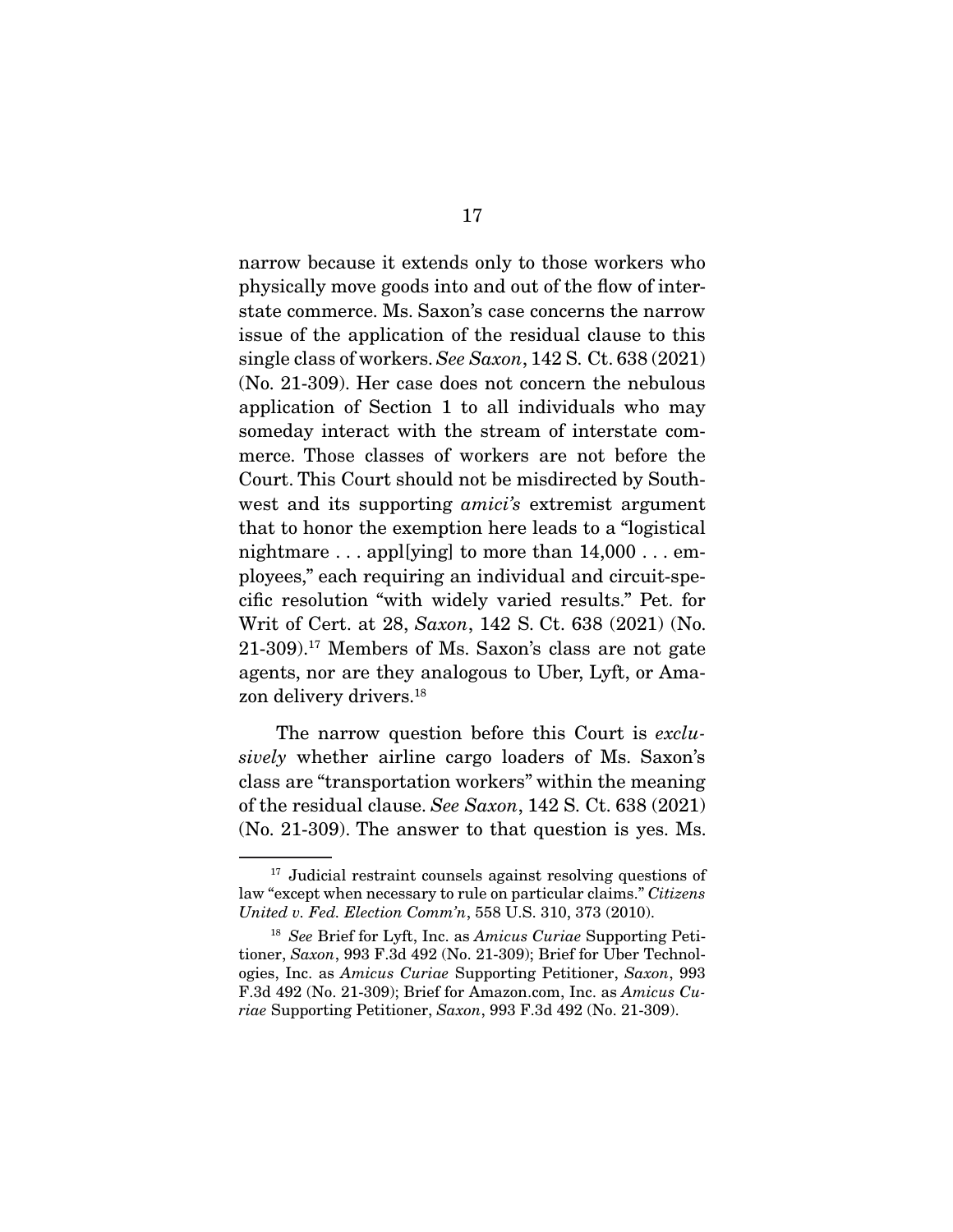Saxon's class falls within the explicit text of the residual clause because she is directly engaged in the work necessary for goods to flow in interstate commerce. See Brief of Respondent at 17-18, Saxon, 142 S. Ct. 638 (2021) (No. 21-309). Recognizing that the exemption lawfully applies to her class fulfills the legislature's purpose and respects the proper role of this nation's courts.19 "No less than those who came before [her, Ms. Saxon,] is entitled to the benefit of that same understanding today." New Prime, 139 S. Ct. at 544.

#### **III. The Seventh Circuit's Analysis Mirrored Other Circuits and Properly Held Ms. Saxon's Class Exempt from the FAA.**

 The narrow category of work exempt from the FAA requires the class of workers to physically move goods into the flow of commerce. Ms. Saxon physically loads and unloads goods that flow along the channels of interstate commerce. The Seventh Circuit's interpretation of the residual clause conforms with the rulings of several other circuit courts. See, e.g., Waithaka v. Amazon.com, Inc., 966 F.3d 10, 13 (1st Cir. 2020) (holding the residual clause applies to "workers who transport goods or people within the flow of interstate commerce, not simply those who physically cross state lines in the course of their work"); Carmona v. Domino's Pizza, LLC, No. 21-55009, 2021 U.S. App. LEXIS 38045, at \*7 (9th Cir. Dec. 23, 2021) (holding the

<sup>&</sup>lt;sup>19</sup> "By respecting the qualifications of  $\S 1$  today, [this Court] 'respect[s] the limits up to which Congress was prepared' to go when adopting the Arbitration Act." New Prime, 139 S. Ct. at 543.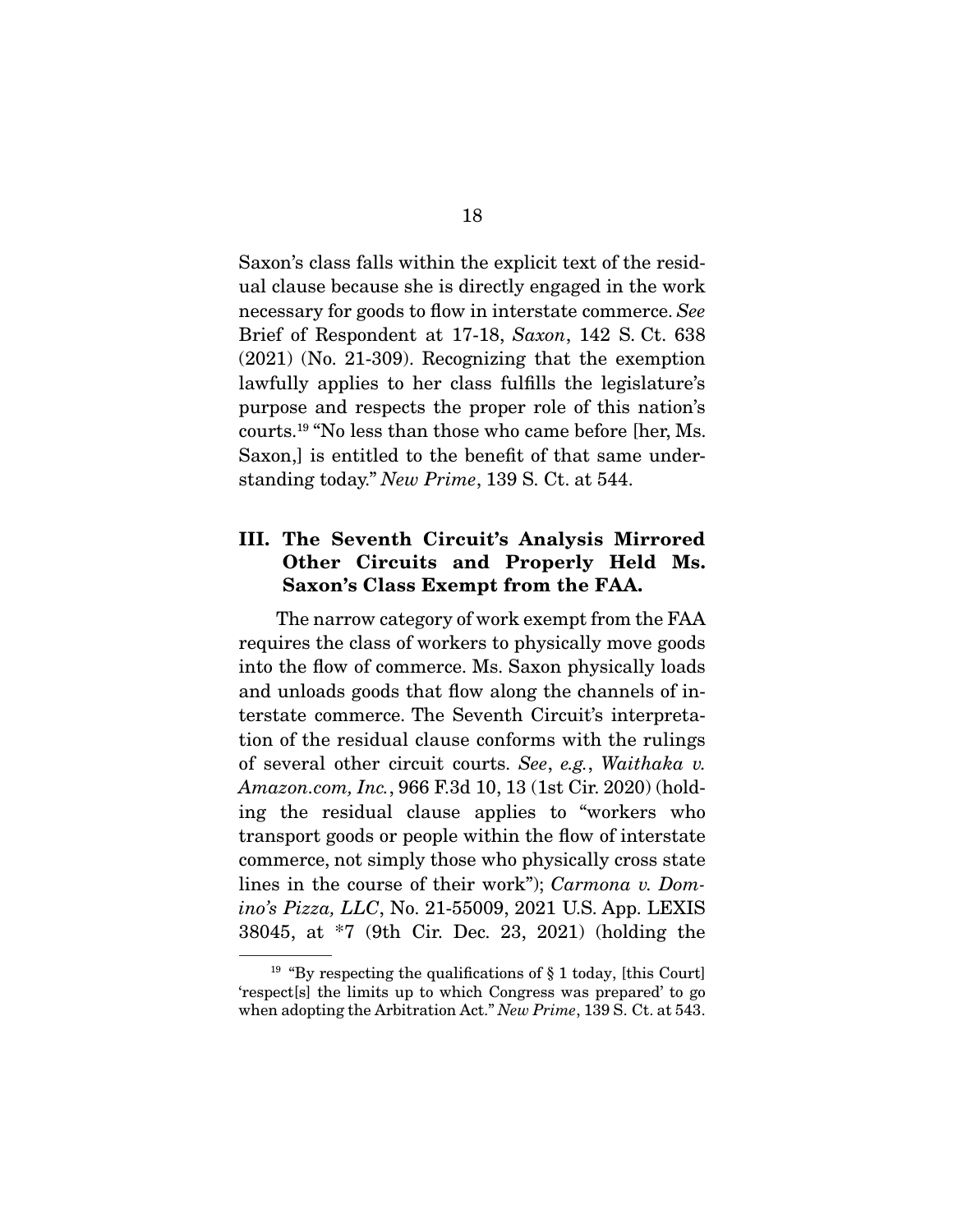residual clause applies to workers who "operate in a 'single, unbroken stream of interstate commerce' that renders interstate commerce a 'central part' of their job description"); Singh v. Uber Techs., Inc., 939 F.3d 219, 226 (3d Cir. 2019) (holding the residual clause applies to workers "engaged in interstate commerce, or in work so closely related thereto as to be in practical effect part of it"); Palcko v. Airborne Express, Inc., 372 F.3d 588, 593 (3d Cir. 2004) (holding the residual clause applied to the plaintiff because her "direct supervision of package shipments . . . [was] 'so closely related [to interstate and foreign commerce] as to be in practical effect part of it"); Rittmann v. Amazon.com, Inc., 971 F.3d 904, 915 (9th Cir. 2020) (holding that the plaintiff 's class of workers are transportation workers included in the residual clause because the goods "remain in the stream of interstate commerce until they are delivered").20 Therefore, in keeping with the circuit courts' thoughtful, accurate approach, the residual clause should also apply to transportation workers like Ms. Saxon.

 The Seventh Circuit applied the same textual analysis as these circuits in holding that Ms. Saxon is exempt from the FAA because her class of workers are actively engaged in moving goods. Saxon, 993 F.3d at 503. In its analysis, the Seventh Circuit relied on prior

 $20$  Southwest heavily relies upon Eastus v. ISS Facility Services and Hill v. Rent-A-Center; however, these opinions relied solely on prior circuit precedent. See Eastus v. ISS Facility Servs., Inc., 960 F.3d 207 (5th Cir. 2020); Hill v. Rent-A-Ctr., 398 F.3d 1286 (11th Cir. 2005).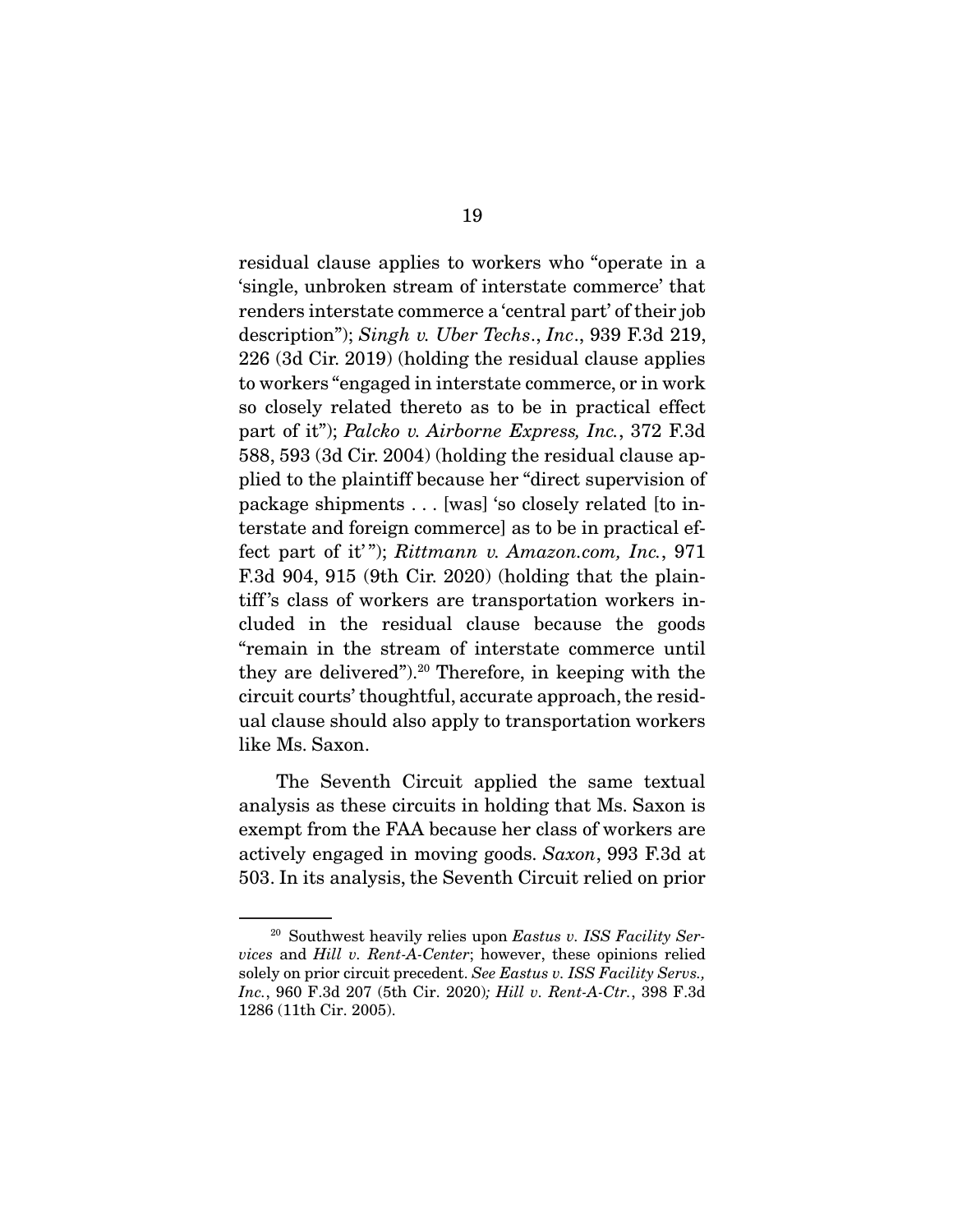circuit precedent to support its conclusion. See Wallace v. Grubhub Holdings. Inc., 970 F.3d 798, 802 (7th Cir. 2020). Southwest argues that the Seventh Circuit misapplied Wallace and that Wallace supports its cramped reading of the FAA exemption. Brief for Petitioner, at 9-10, 20-21, Saxon, 142 S. Ct. 638 (2021) (No. 21-309). While the court in *Wallace* concluded that a Grubhub delivery person who transported out-of-state goods was not within the exemption, the analysis when correctly applied, shows that Ms. Saxon and the class she represents are within the exemption. Wallace, 970 F.3d at 803. The Seventh Circuit recognized that the Grubhub driver's role in the flow of interstate commerce was extremely attenuated.<sup>21</sup> The Grubhub driver only delivered goods that had already completed the journey in interstate commerce. In contrast, Ms. Saxon and her class are actively engaged in the loading and unloading of goods for travel along the channels of interstate commerce. Without the labor of her class, interstate commerce would not exist.

The court in *Wallace* found that the residual clause covers workers who can "demonstrate that the interstate movement of goods is a central part of the

 $21$  See Wallace, 970 F.3d at 802 (rejecting the argument, among others, that delivering chocolate, originally produced in Switzerland, qualified as engagement in interstate commerce). The workers must have more than a passive role in the transportation of goods to fall within the FAA's residual clause to validly claim the exemption. See Circuit City, 532 U.S. at 119 (recognizing that the residual clause applies narrowly to specific classes of workers engaged in commerce rather than "to all employment contracts," eventually relatable to interstate commerce).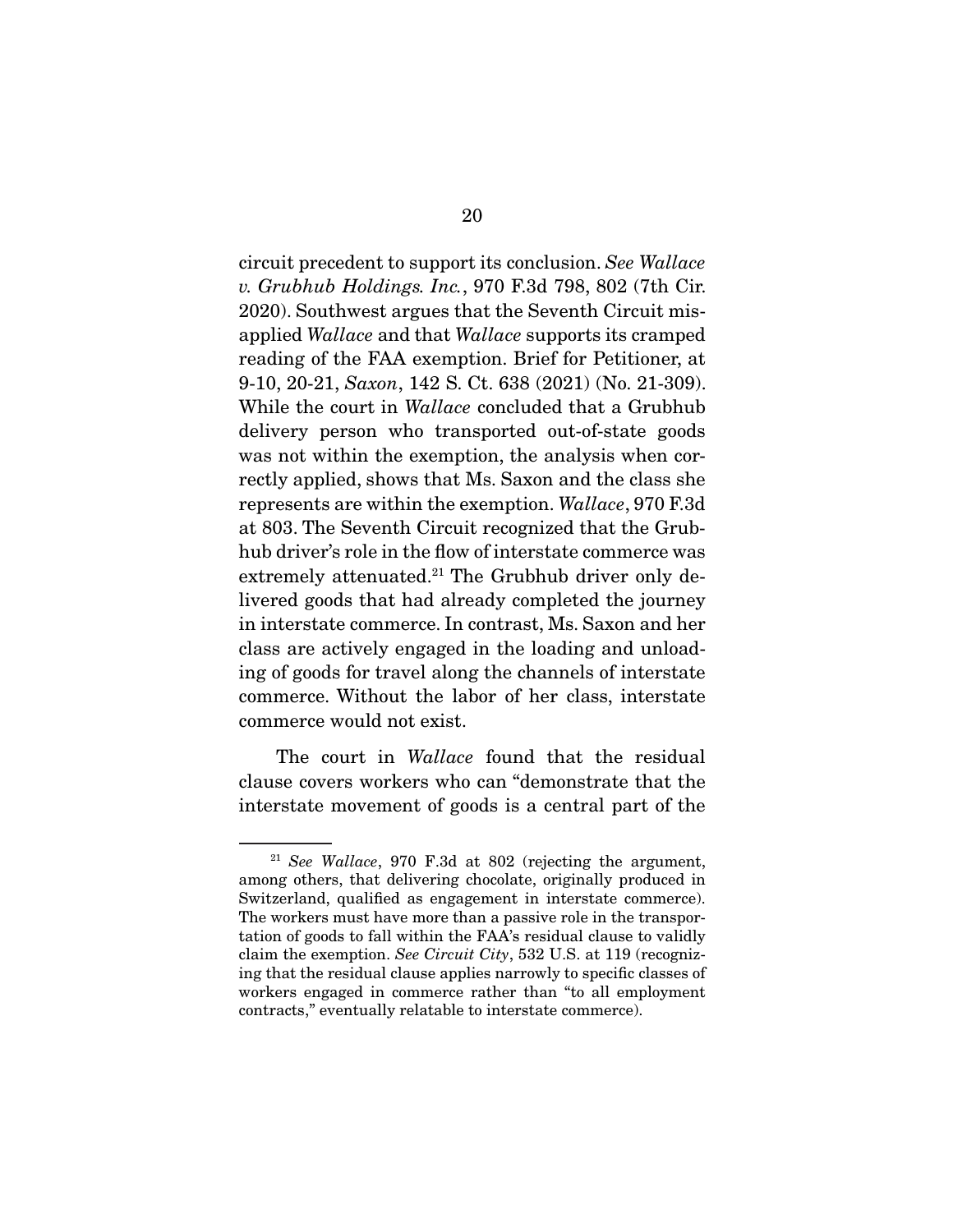job." Wallace, 970 F.3d at 801. The court noted the importance of the workers being "active[ly] engag[ed] in the enterprise of moving goods," explaining how "a class of workers must themselves be 'engaged in the channels of foreign or interstate commerce.'" Wallace, 970 F.3d at 802 (quoting McWilliams v. Logicon, Inc., 143 F.3d 573, 576 (10th Cir. 1998) (emphasis added by Seventh Circuit)). It is beyond dispute that Ms. Saxon and her class are engaged in the channels of foreign and interstate commerce. In practical terms, without Ms. Saxon's class, the cargo never boards the plane, never enters interstate commerce, and never arrives at its destination. The Seventh Circuit, employing the same analysis as the First, Third, and Ninth Circuits, correctly held that Ms. Saxon's class is within the residual clause.

#### **CONCLUSION**

--------------------------------- ♦ ---------------------------------

 The plain meaning of the text of the Federal Arbitration Act, as well as its history and purpose, supports the Seventh Circuit's opinion in Saxon. The FAA's residual clause exempts those "engaged in interstate commerce" and the clause should be interpreted to include workers like Ms. Saxon. She is a member of a class of airline cargo loaders, who load and unload goods for transport in the flow of interstate commerce. Like seamen and railroad employees at the enactment of the FAA, the issue regarding the exemption of airline cargo loaders is narrow. Loading and unloading is necessary for goods to flow in interstate commerce. If